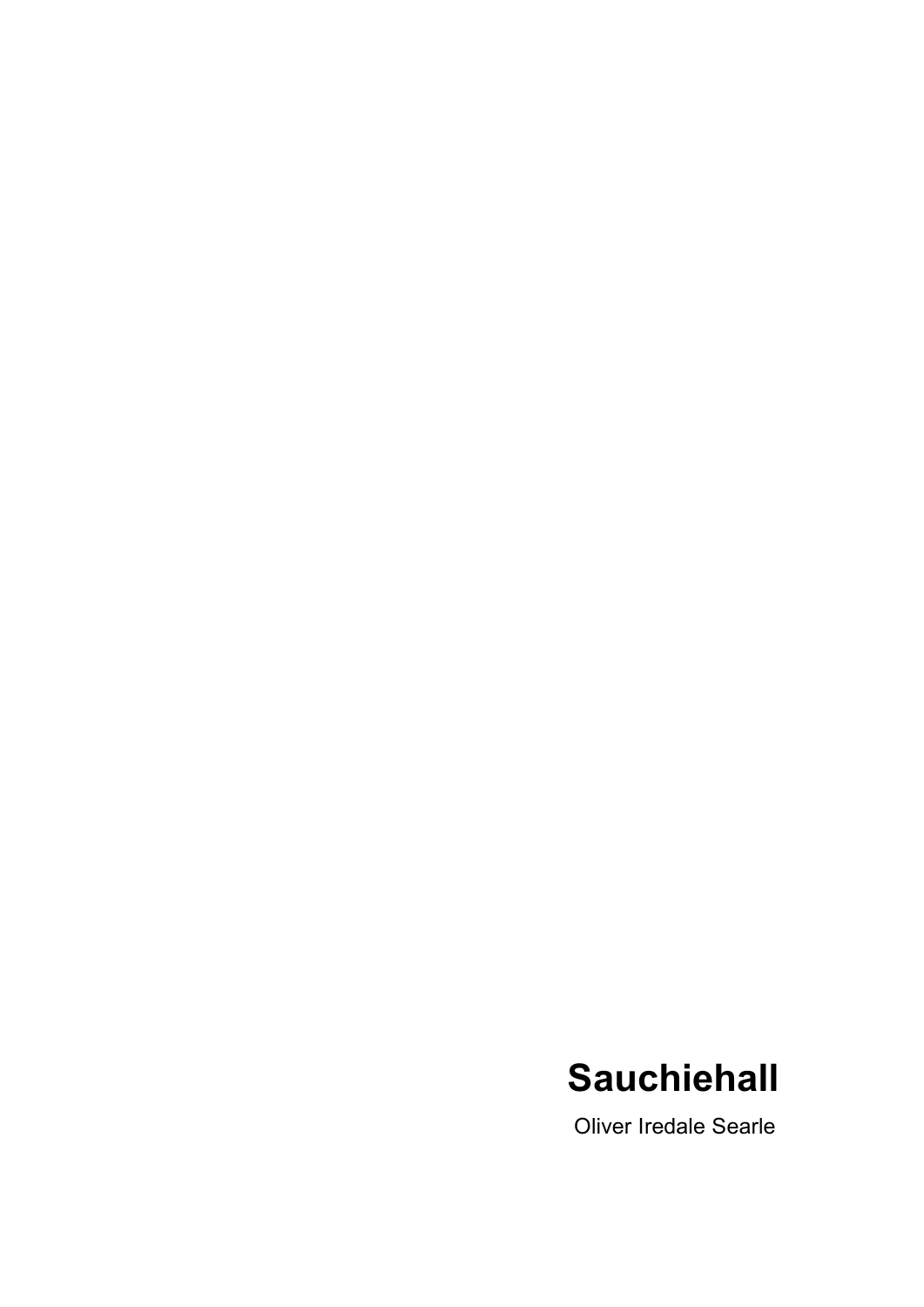| Instrumentation:                                                                                                                                 |
|--------------------------------------------------------------------------------------------------------------------------------------------------|
|                                                                                                                                                  |
|                                                                                                                                                  |
| Piccolo                                                                                                                                          |
| Flute 1,2                                                                                                                                        |
|                                                                                                                                                  |
| Oboe 1,2                                                                                                                                         |
| Cor Anglais                                                                                                                                      |
| Clarinet in Bb 1,2                                                                                                                               |
| <b>Bass Clarinet in Bb</b>                                                                                                                       |
| Bassoon 1,2                                                                                                                                      |
| Contrabassoon                                                                                                                                    |
|                                                                                                                                                  |
| Horn 1, 2, 3, 4                                                                                                                                  |
| Trumpet 1,2                                                                                                                                      |
|                                                                                                                                                  |
| Trombone 1,2                                                                                                                                     |
| <b>Bass Trombone</b>                                                                                                                             |
| Tuba                                                                                                                                             |
|                                                                                                                                                  |
| Percussion 1 - 3 toms/snare                                                                                                                      |
| Percussion 2 – glockenspiel, vibraphone, bass drum                                                                                               |
|                                                                                                                                                  |
| Strings                                                                                                                                          |
|                                                                                                                                                  |
|                                                                                                                                                  |
|                                                                                                                                                  |
|                                                                                                                                                  |
| Duration - ca. 8 minutes                                                                                                                         |
|                                                                                                                                                  |
|                                                                                                                                                  |
| Score in C                                                                                                                                       |
|                                                                                                                                                  |
|                                                                                                                                                  |
|                                                                                                                                                  |
|                                                                                                                                                  |
| For the RSNO                                                                                                                                     |
|                                                                                                                                                  |
| Oliver; Glasgow, 18/12/15                                                                                                                        |
|                                                                                                                                                  |
|                                                                                                                                                  |
|                                                                                                                                                  |
|                                                                                                                                                  |
|                                                                                                                                                  |
|                                                                                                                                                  |
|                                                                                                                                                  |
|                                                                                                                                                  |
| I moved to Glasgow in 2001, and since then, have witnessed the music scene flourish, and encountered a certain amount of backtracking            |
| and positive comments about the city from those who might have once questioned its outward image. I never expected to end up living here,        |
|                                                                                                                                                  |
| but am continually amazed at the way in which it has fostered an ever-growing community of artists and musicians, who are proud to call this     |
| city their home.                                                                                                                                 |
|                                                                                                                                                  |
| Sauchiehall Street was always a mythical place when I was young, alive with stories of nights out and goings-on, delivered to me by older people |
| on return to my home town. I remember on occasion passing through Glasgow (on a bus back from taking part in a sporting event when I was         |
| a young teenager), and looking out of the window in awe (and with some trepidation) at Sauchiehall Street on a Saturday night. The street has    |
| obviously had various heydays, high points and low points, but still seems to be a watchword for the city itself, regardless of its fortunes.    |
| It has an amazing history of events and the steady stream of people that have frequented it over time (and continue to do so) have left their    |

- A fragment of a song by Gustav Holst (*The Thought*; a homage to Holst, who used to play in the orchestra)
- A brass fanfare, based on the *Hallelujah Chorus* (the first piece of music performed by the orchestra)
- A rock drum rhythm and accompanying bass-line (a homage to the amount of rock and metal bands I have seen performing live in Glasgow)
- 1930s dance-band material (a reference to the number of dance halls and cinemas on Sauchiehall Street).
- A hymn tune (a reference to the now-gone churches that are a sadly lost part of Glasgow's heritage)
- A Buddhist melody (there is a Buddhist centre on Sauchiehall Street, which I have walked past for many years!)
- Orchestration in the style of Copland's *Corral Nocturne* (from *Rodeo*; he conducted the work with the orchestra in 1964)
- The 'Humming Chorus' from Madam Butterfly (the first production by Scottish Opera, which the orchestra performed in)

mark in many ways.

This piece is a homage to the music of Sauchiehall Street and the RSNO. It is constructed from a number of musical references, which includes the following:

- A Reel melody (a reference to Scottish traditional music)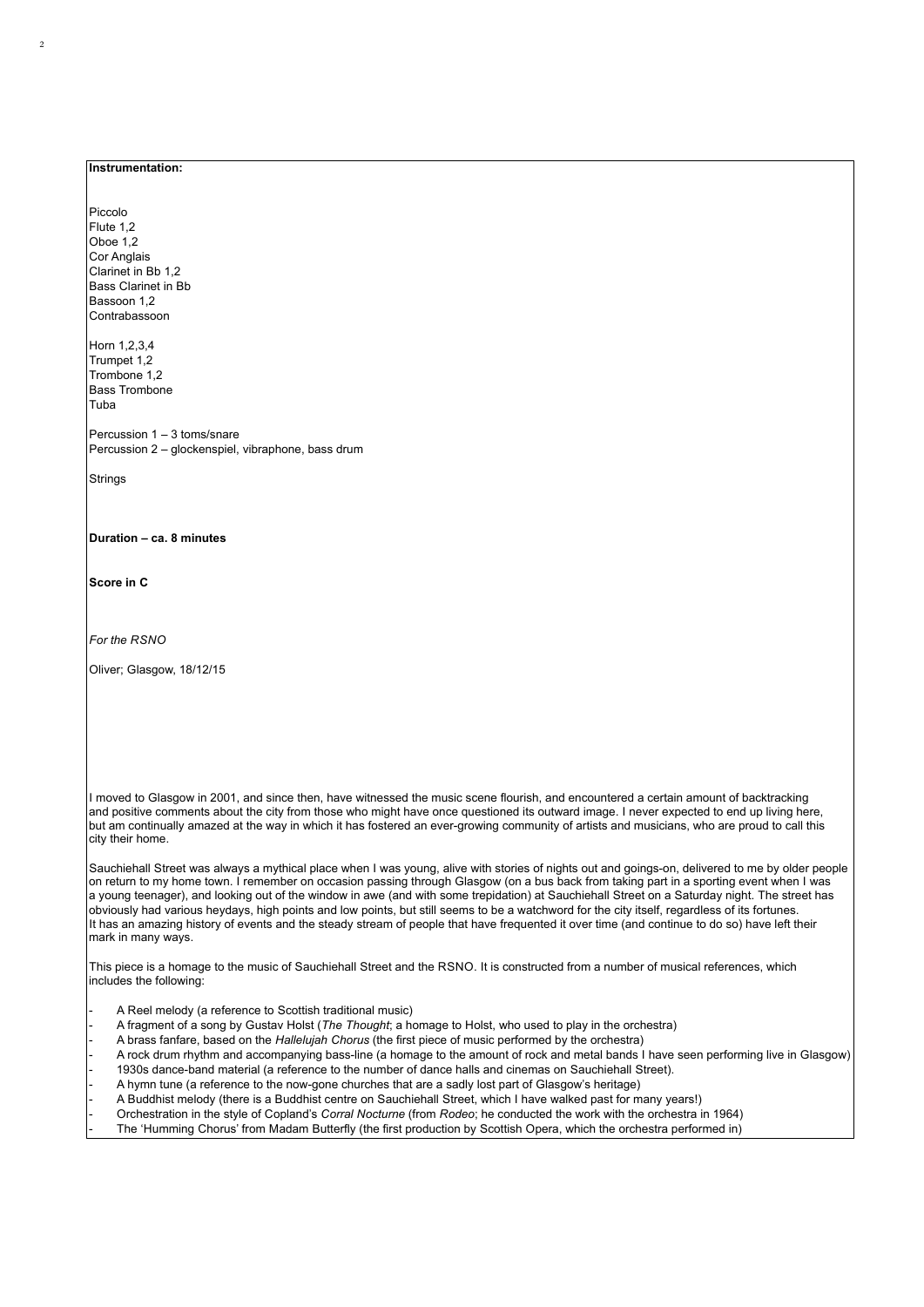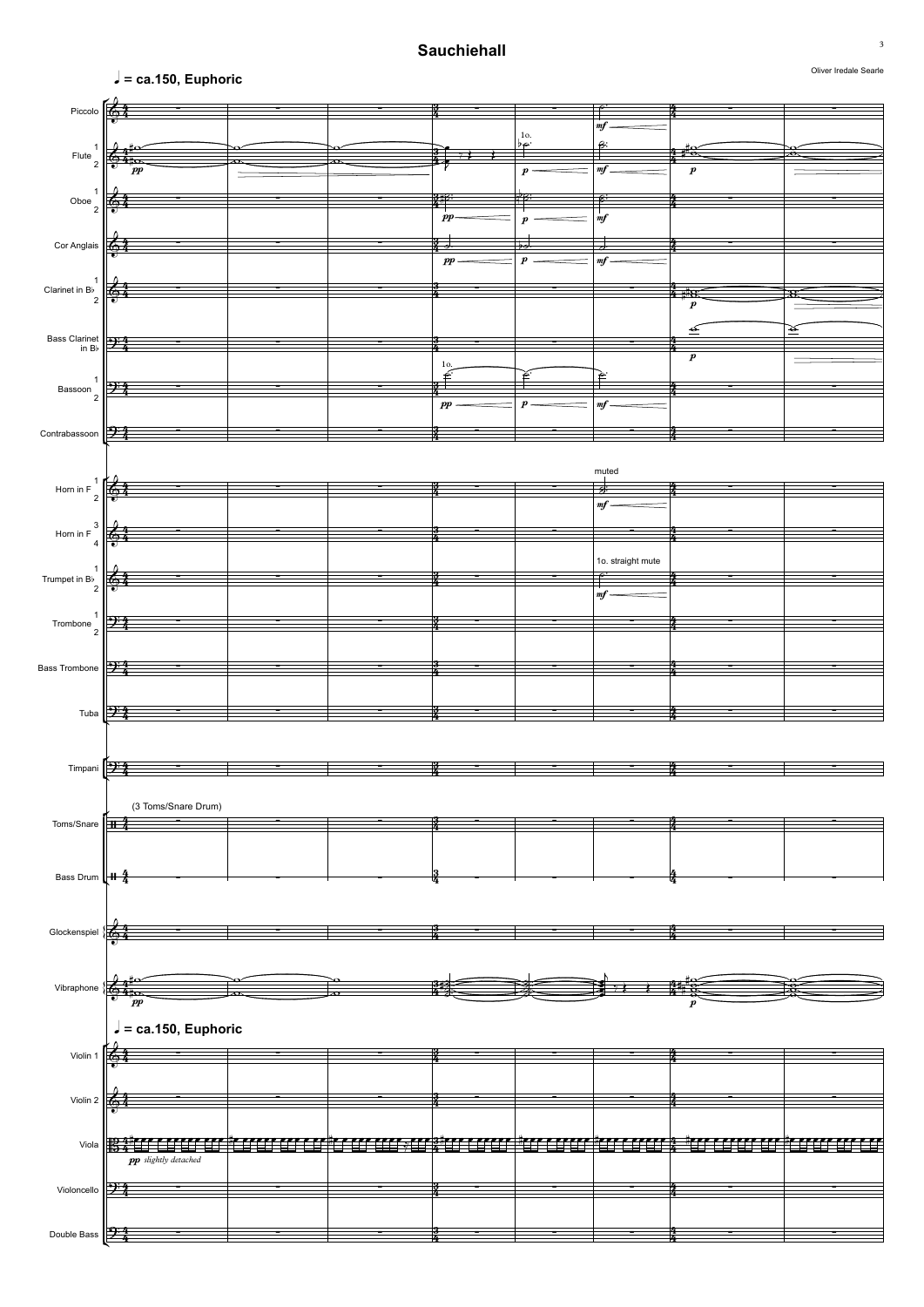**A**



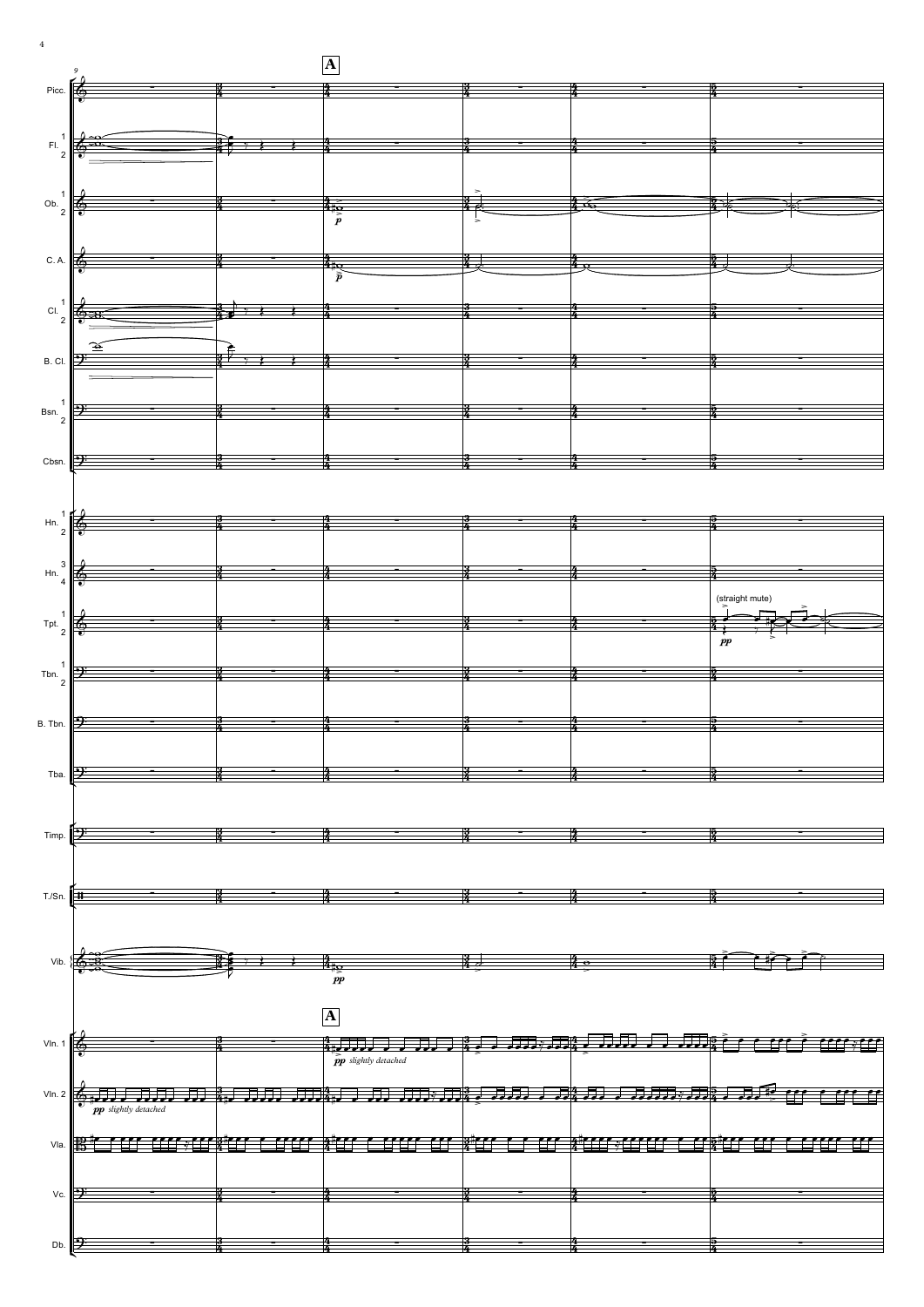

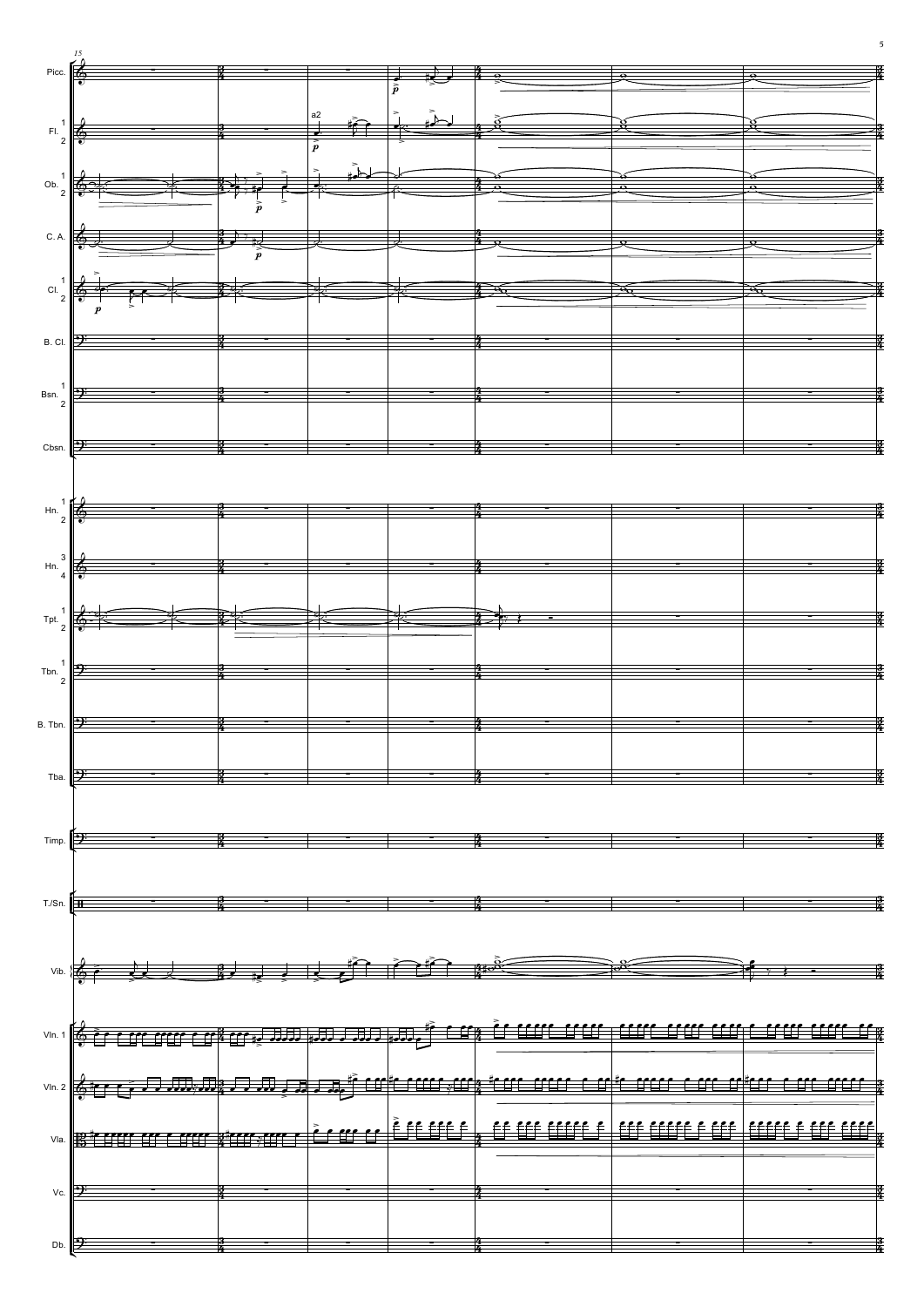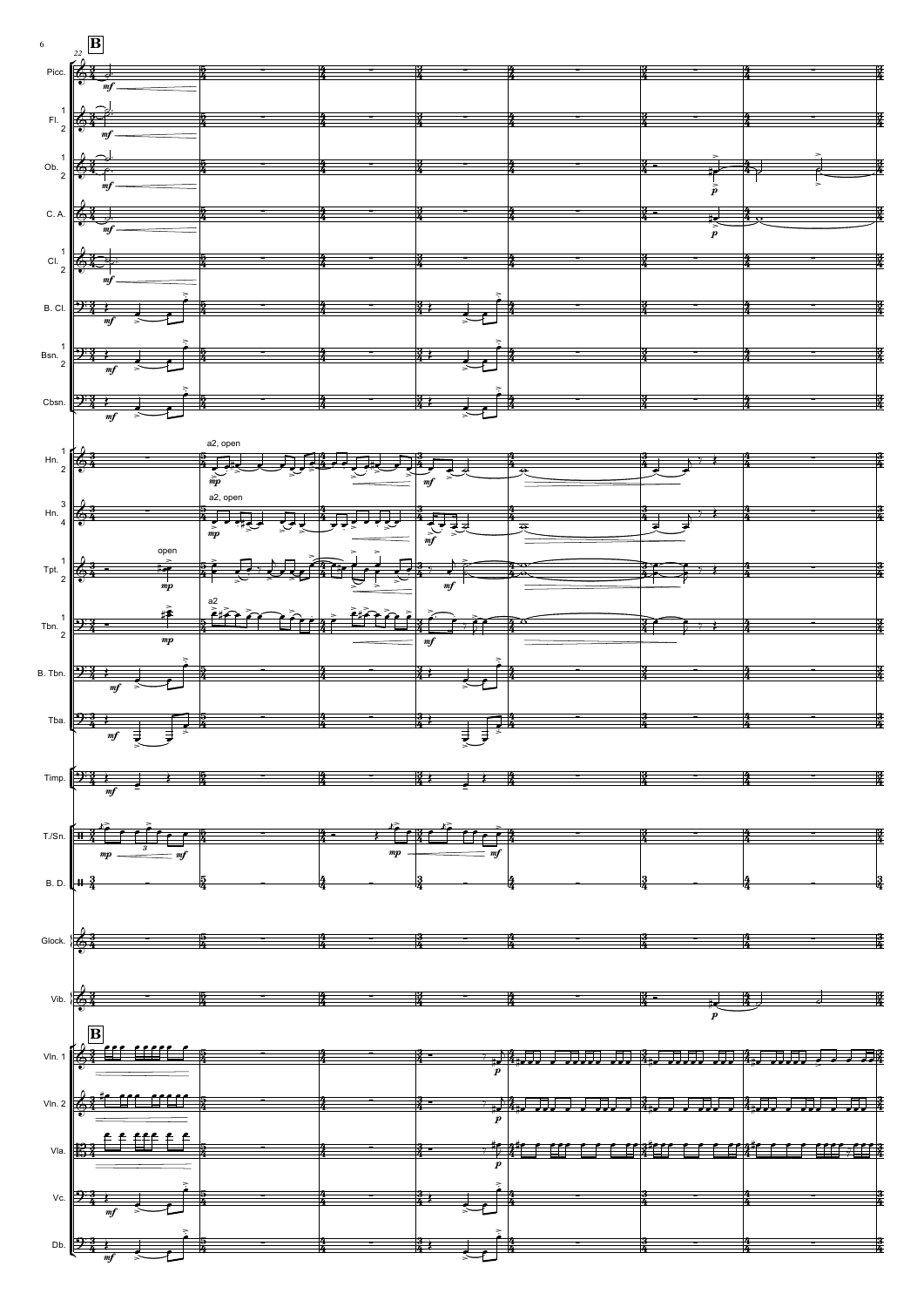

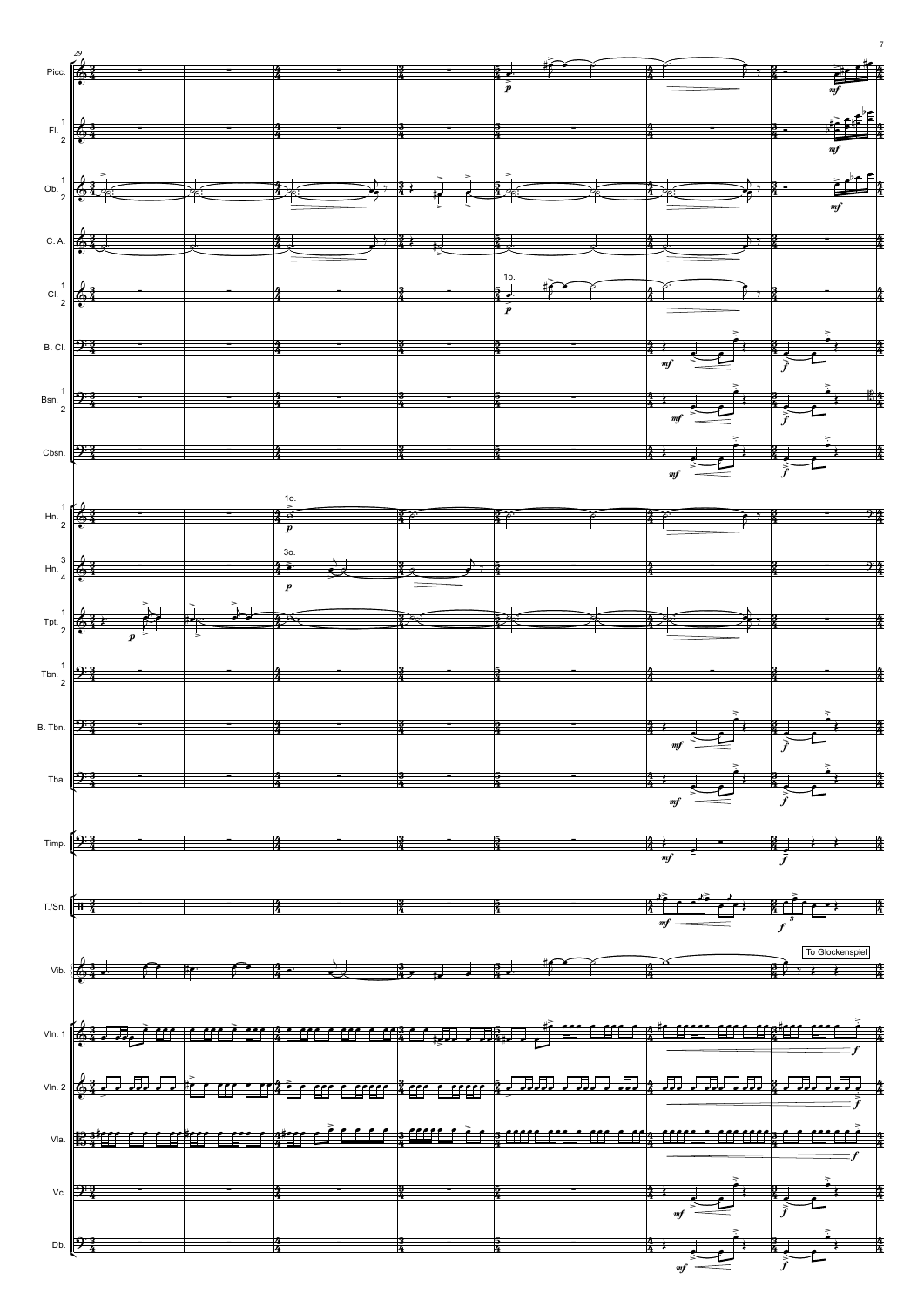

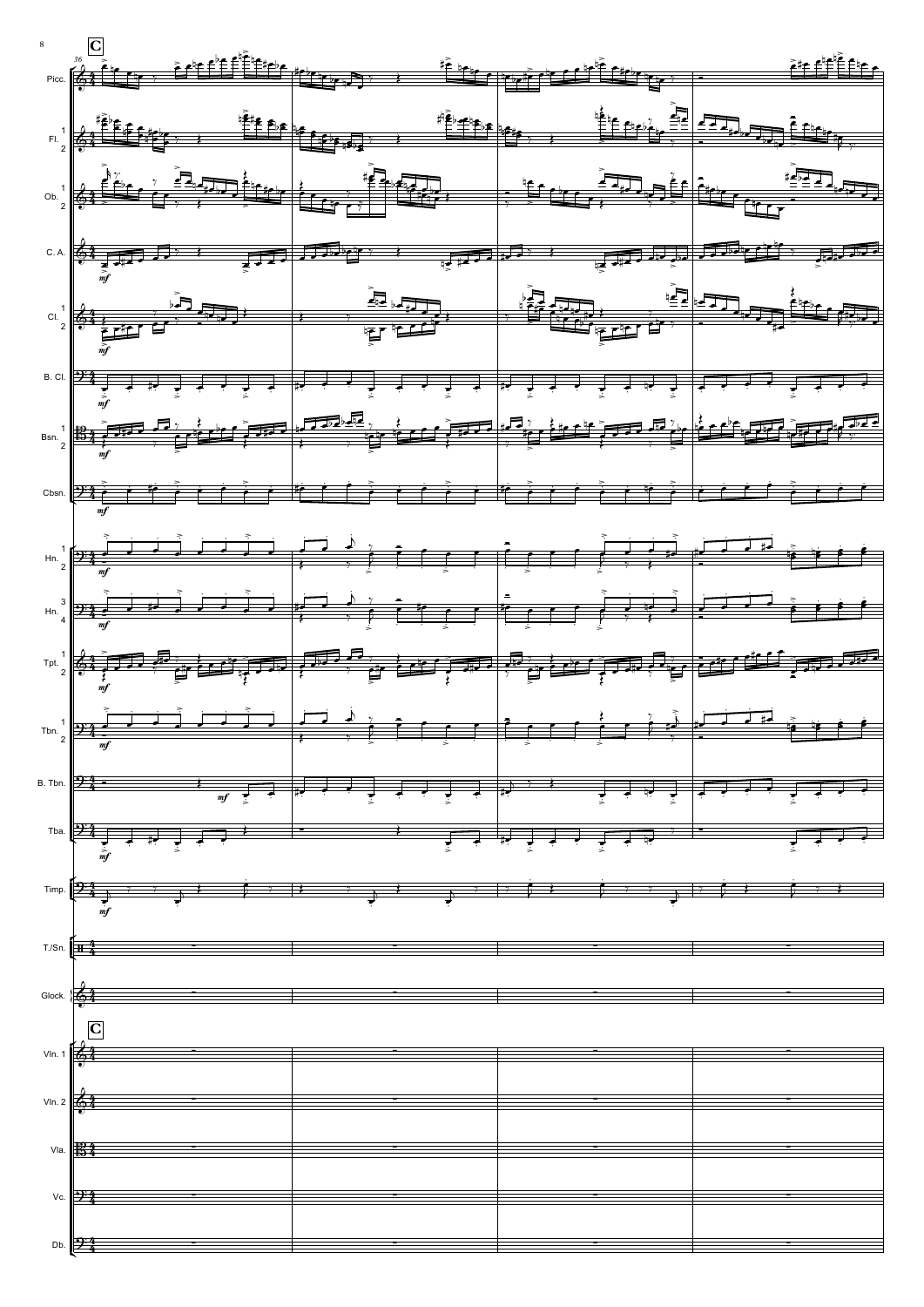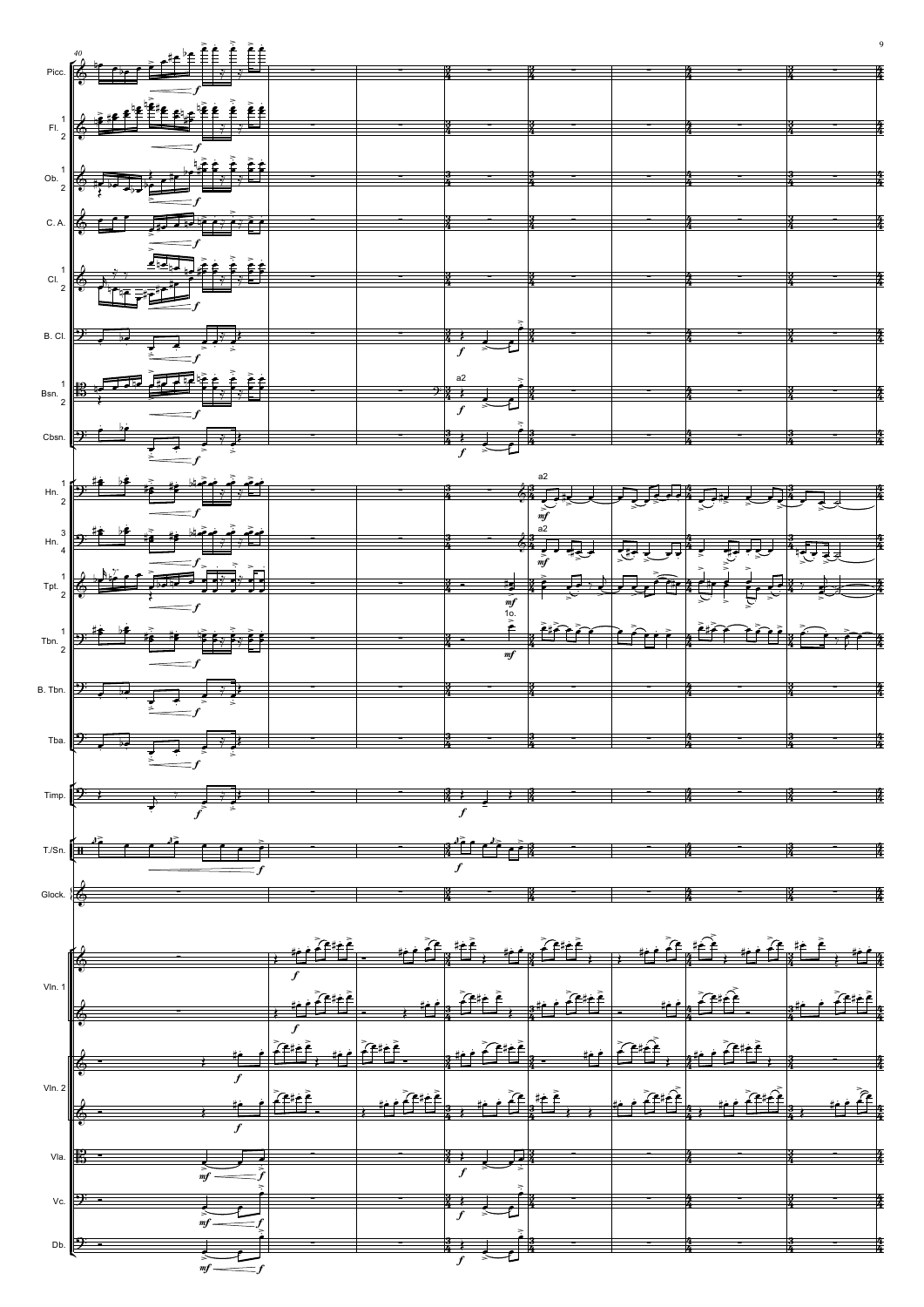![](_page_9_Figure_0.jpeg)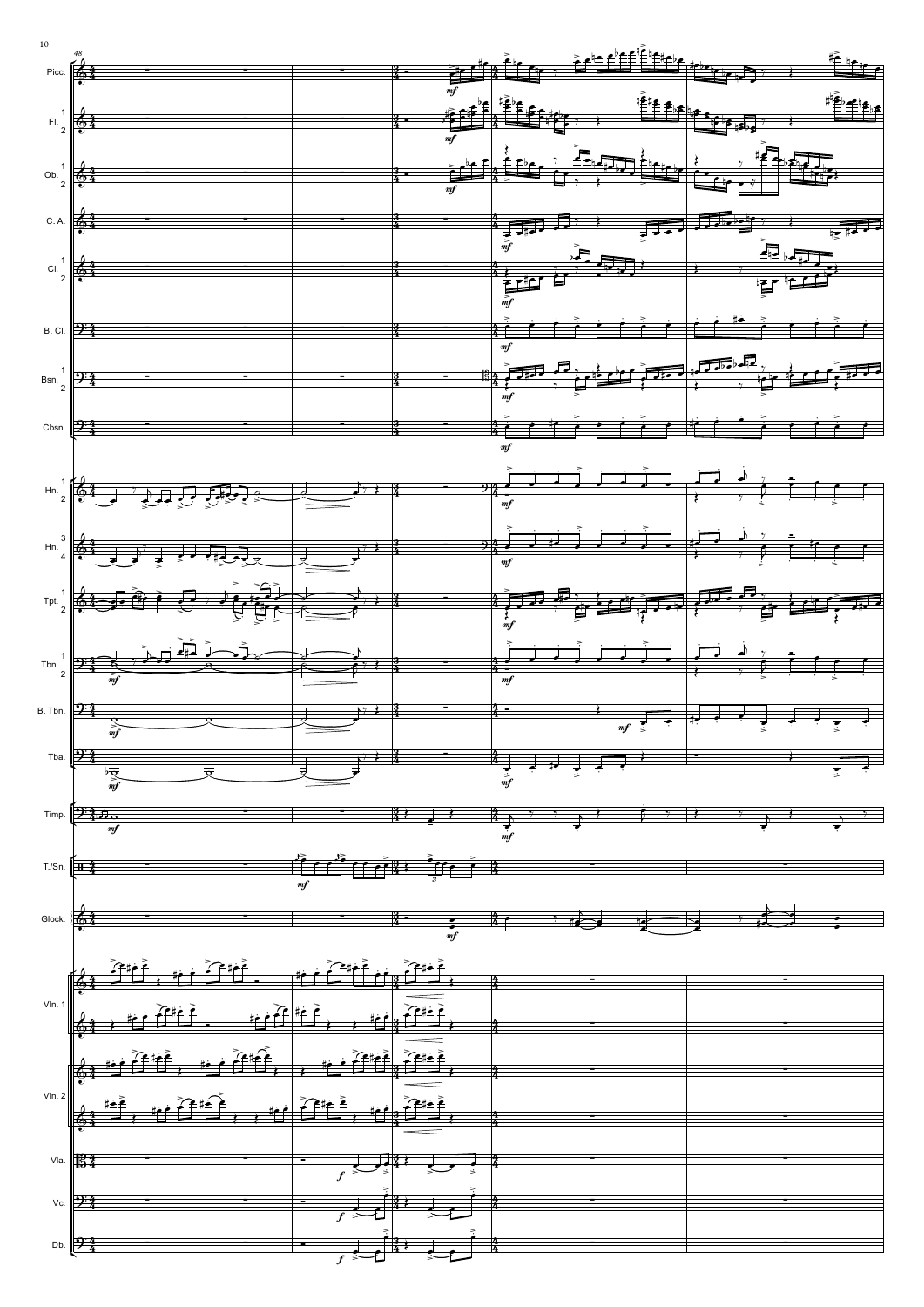![](_page_10_Figure_0.jpeg)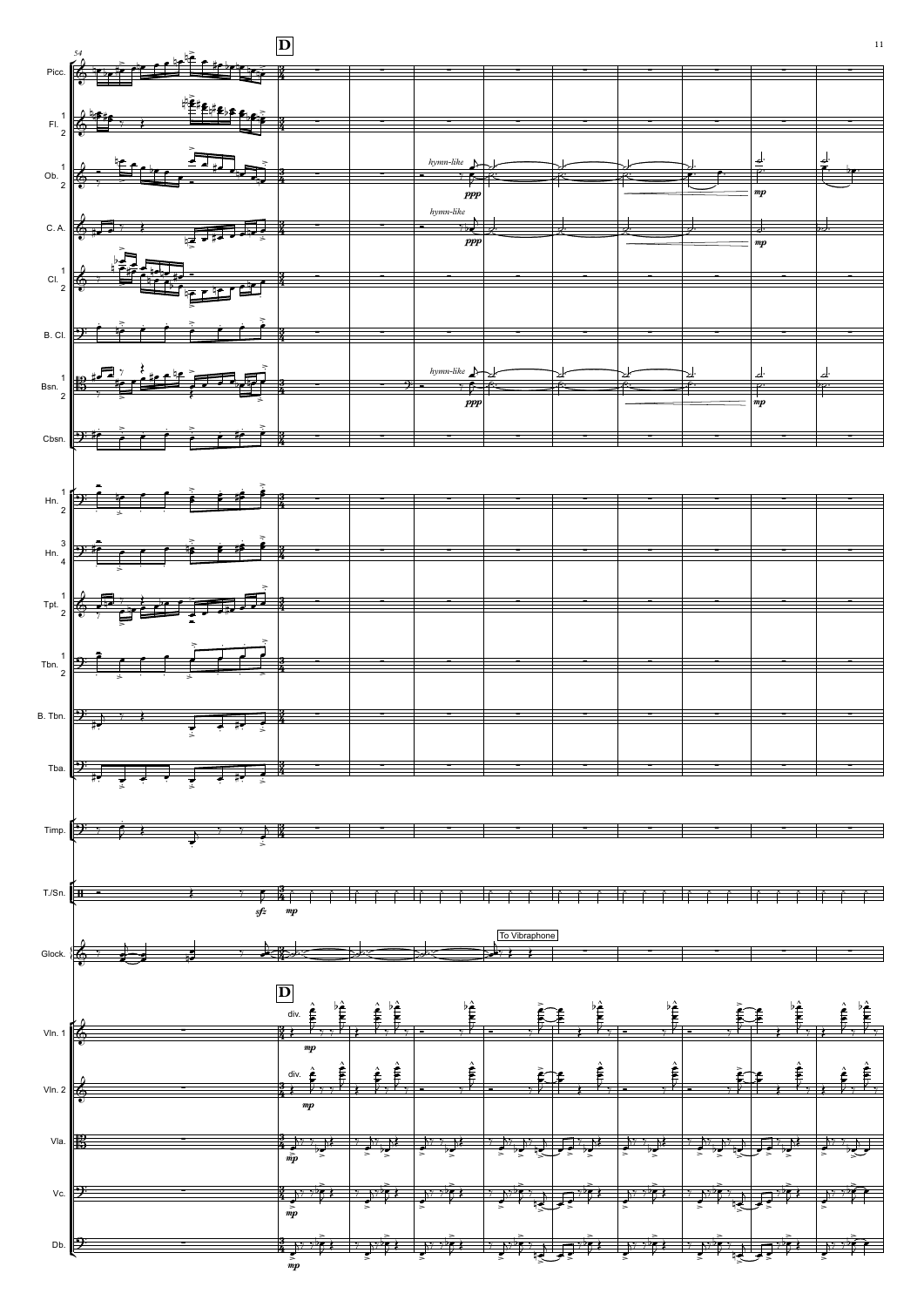![](_page_11_Figure_0.jpeg)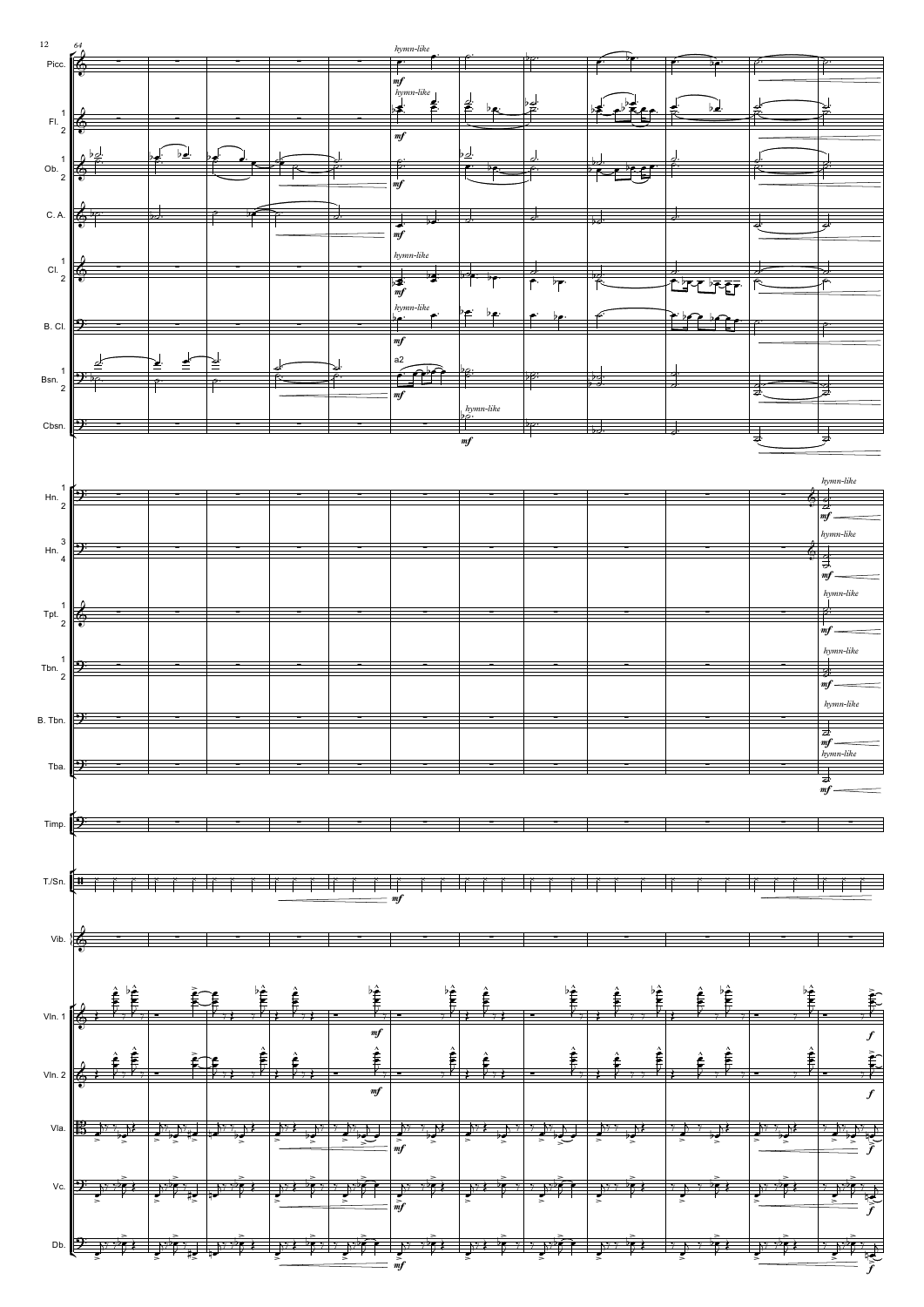![](_page_12_Figure_0.jpeg)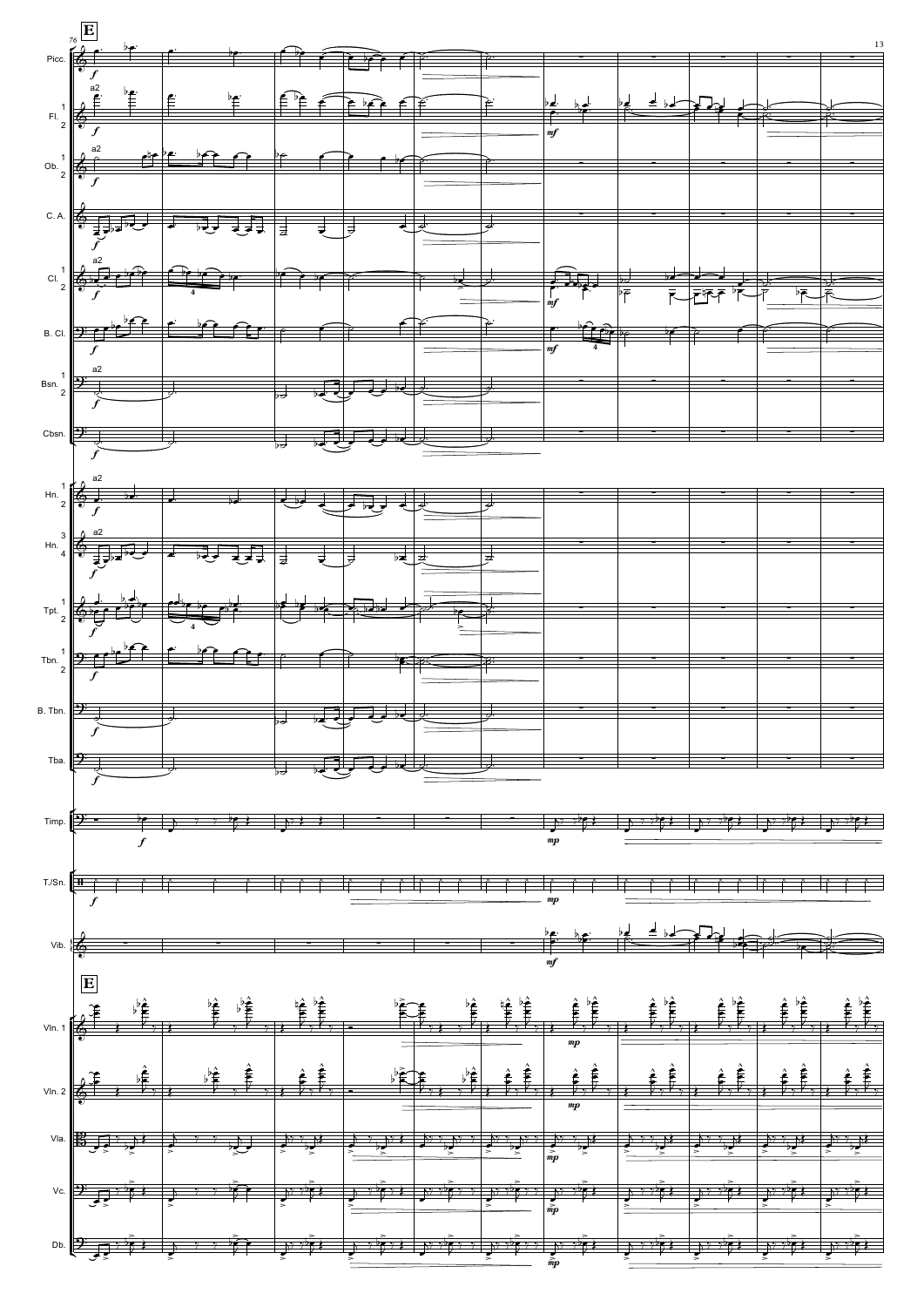![](_page_13_Figure_0.jpeg)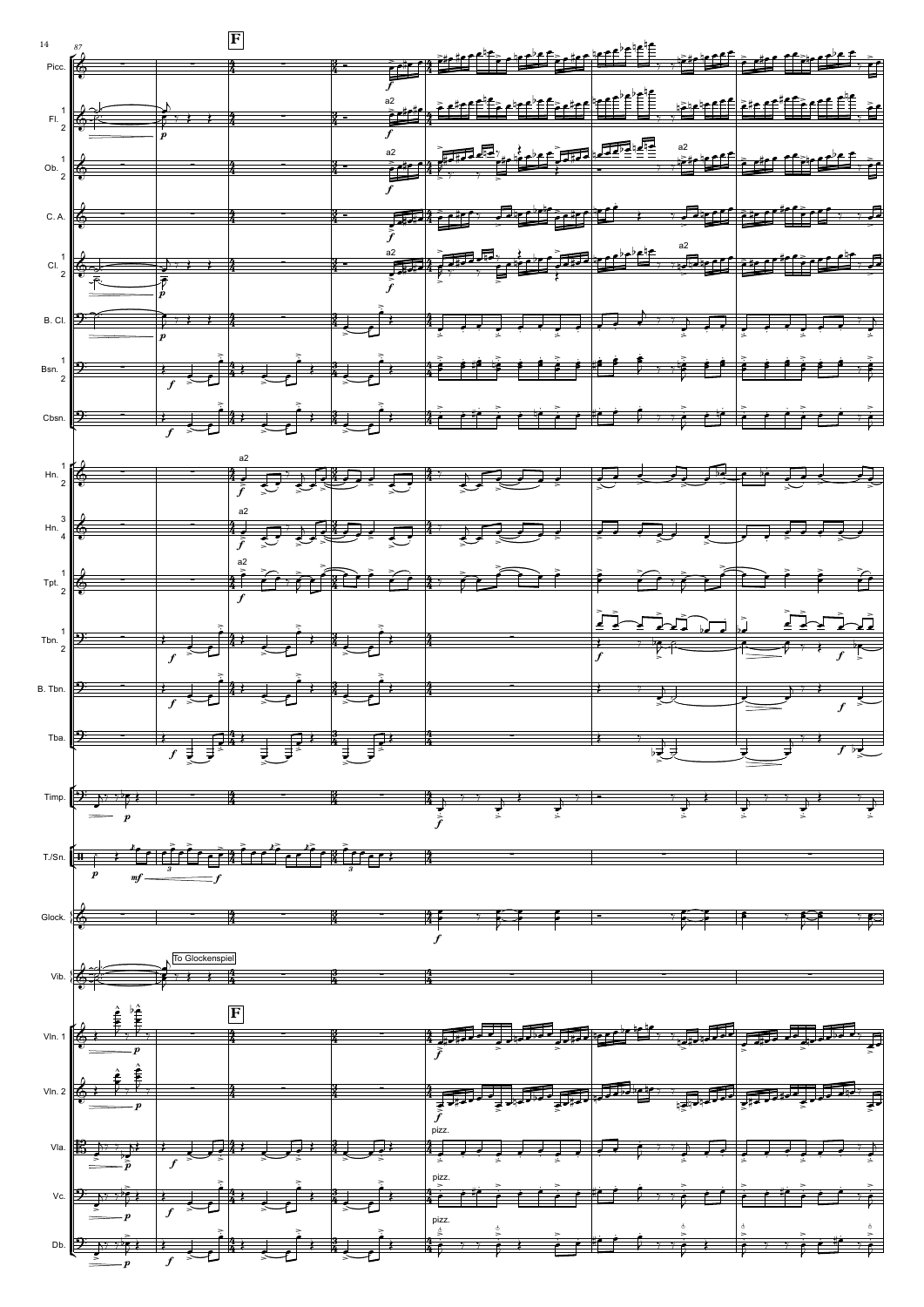![](_page_14_Figure_0.jpeg)

![](_page_14_Figure_1.jpeg)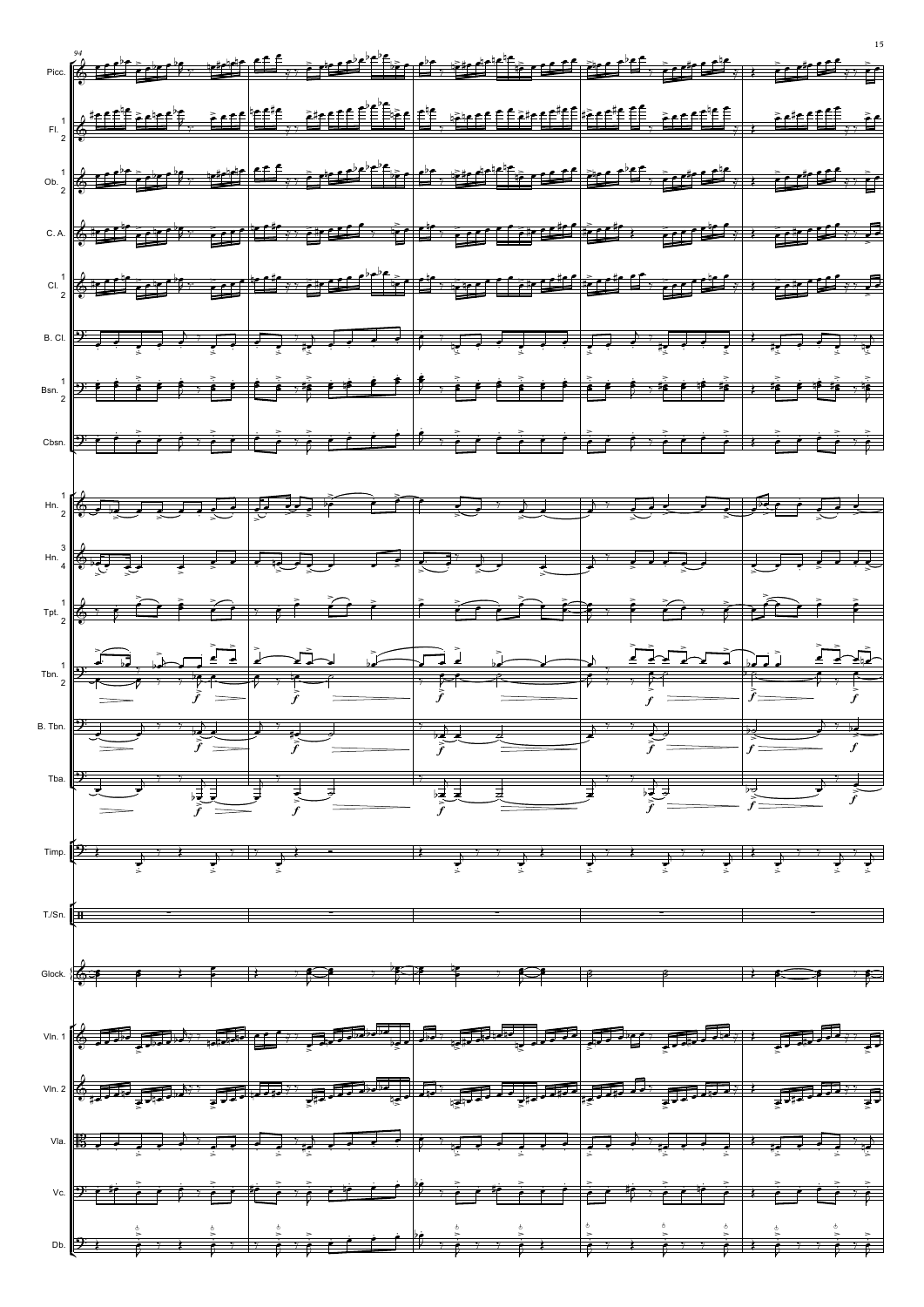![](_page_15_Figure_0.jpeg)

![](_page_15_Figure_1.jpeg)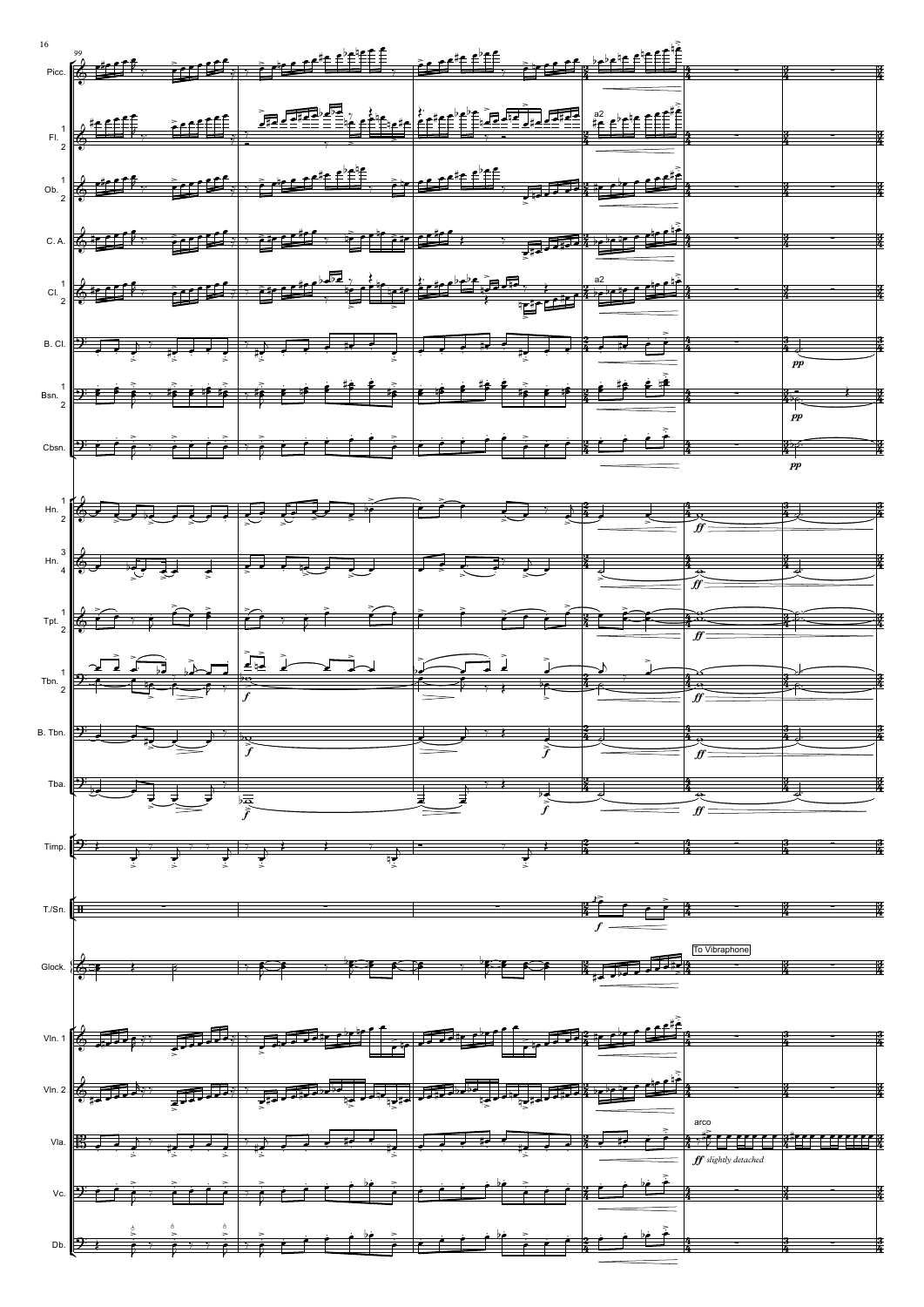![](_page_16_Figure_0.jpeg)

![](_page_16_Figure_2.jpeg)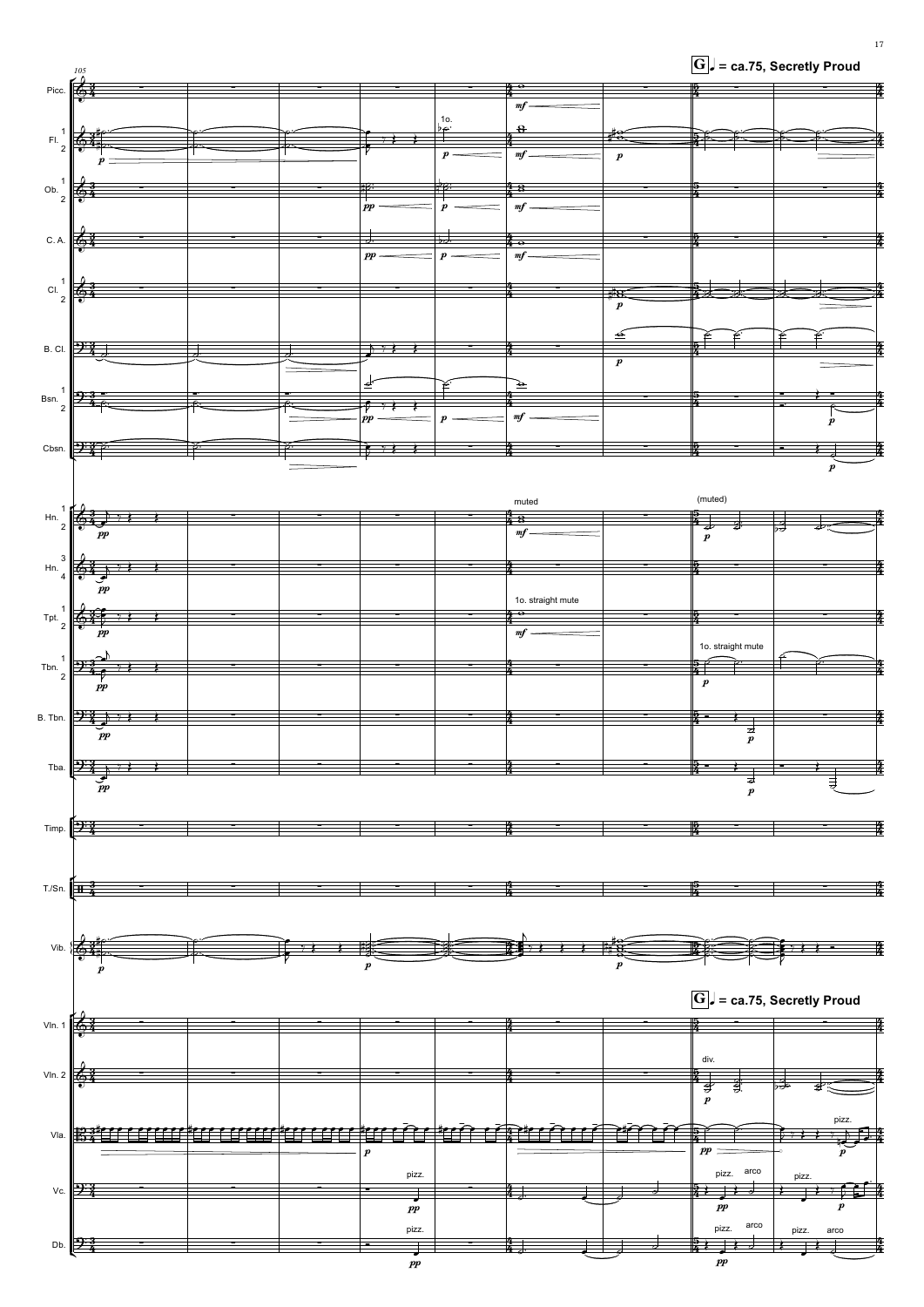![](_page_17_Figure_1.jpeg)

![](_page_17_Figure_0.jpeg)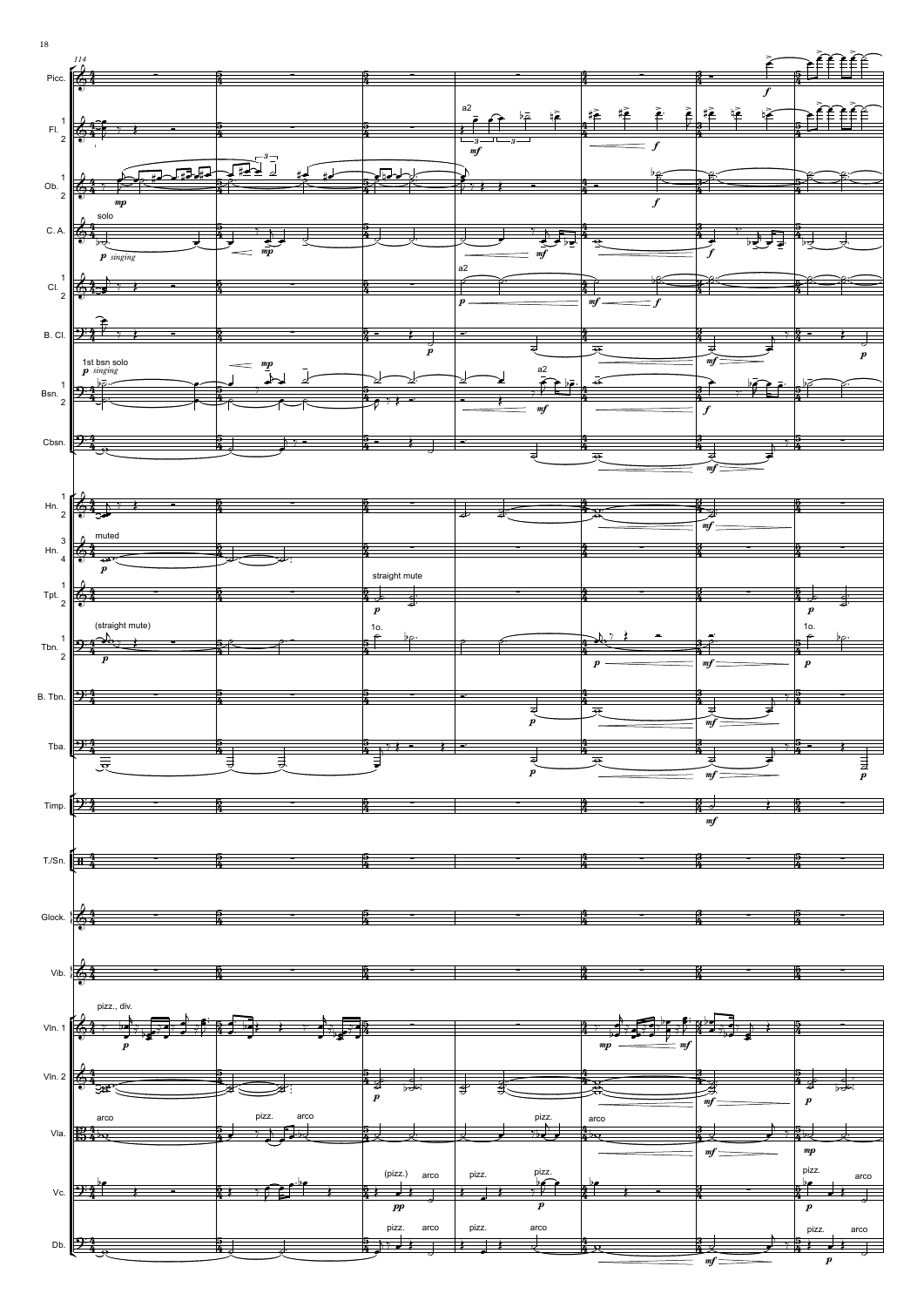![](_page_18_Figure_0.jpeg)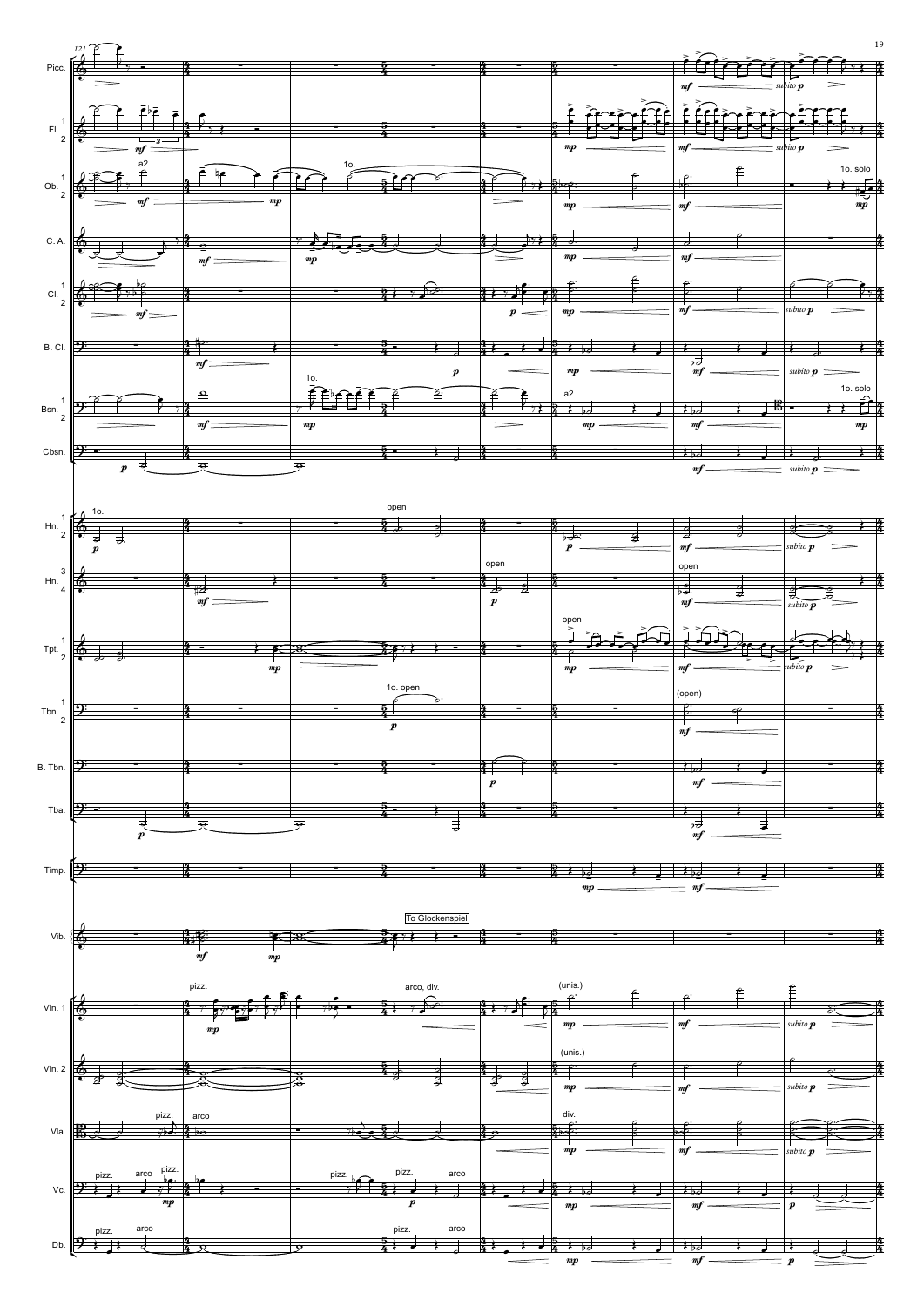![](_page_19_Figure_0.jpeg)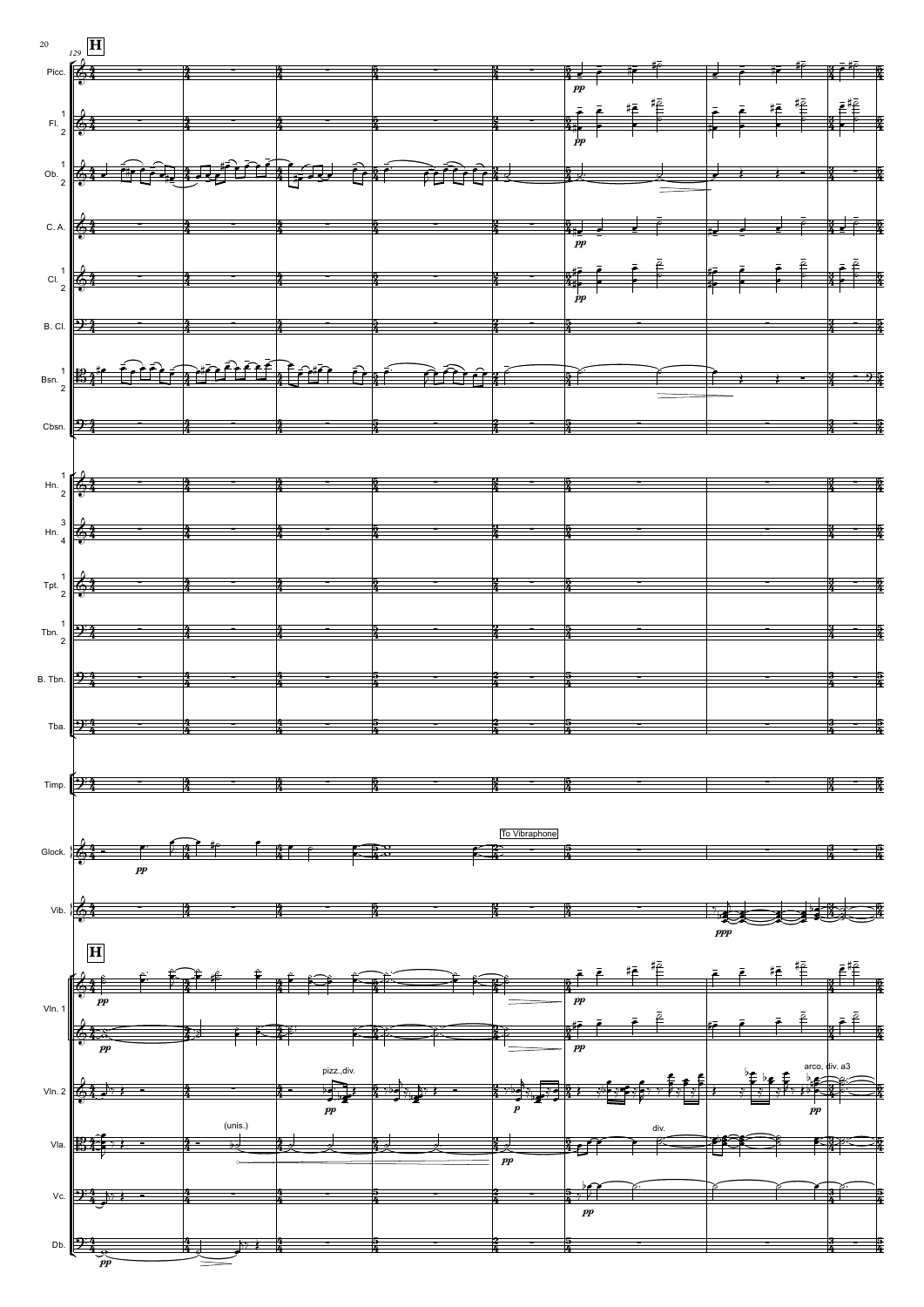![](_page_20_Figure_0.jpeg)

![](_page_20_Figure_1.jpeg)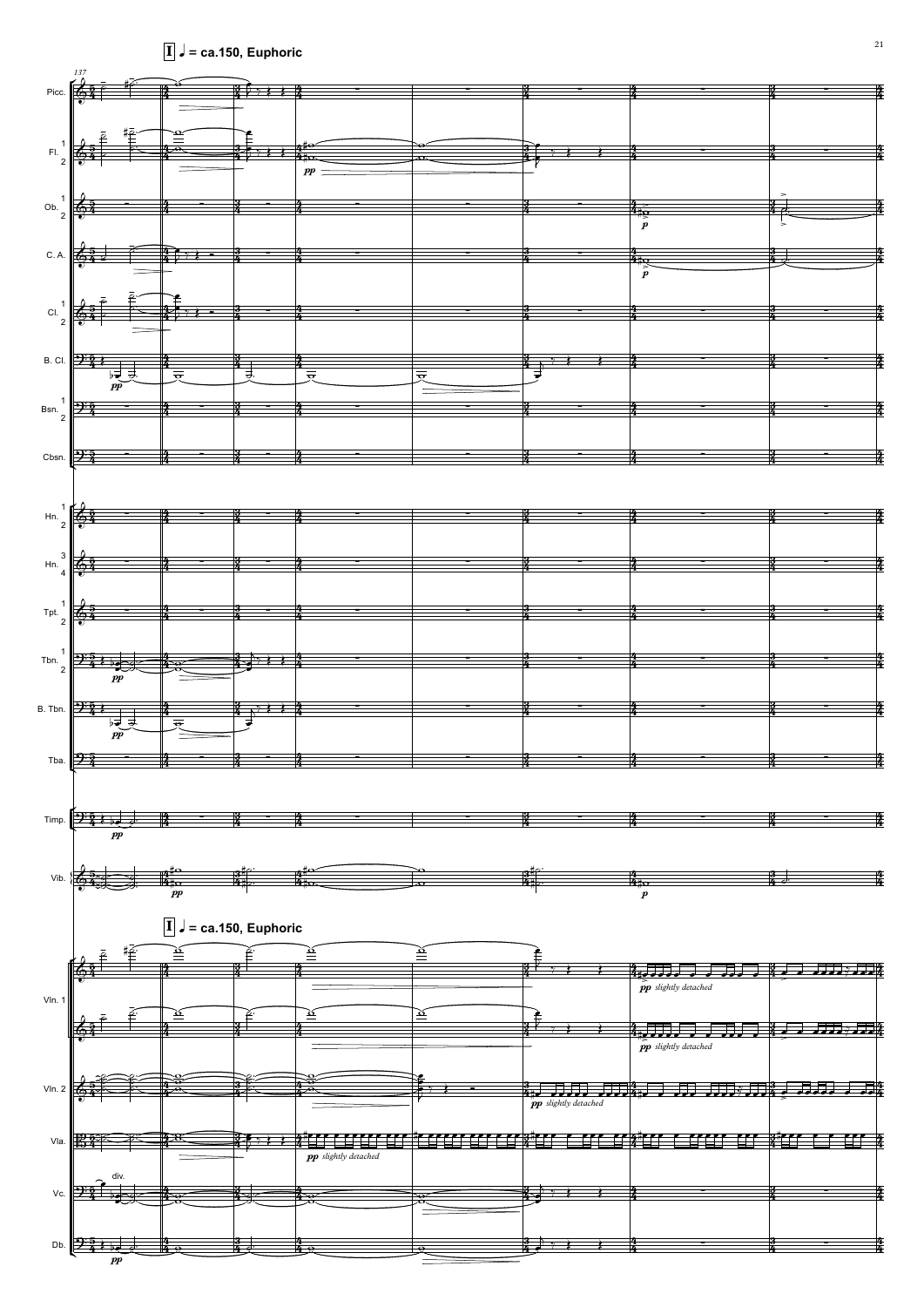![](_page_21_Figure_0.jpeg)

![](_page_21_Figure_1.jpeg)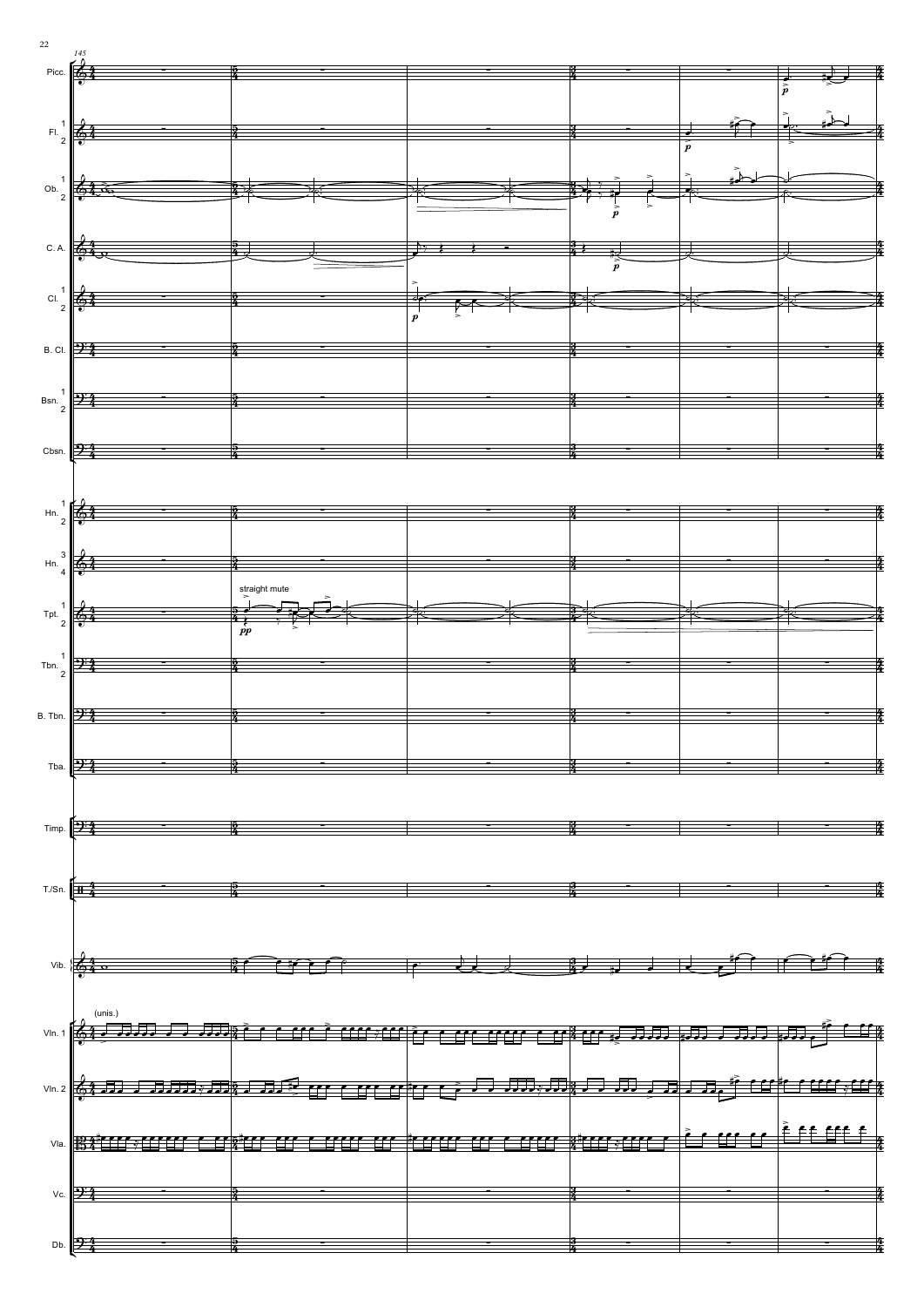![](_page_22_Figure_1.jpeg)

![](_page_22_Figure_0.jpeg)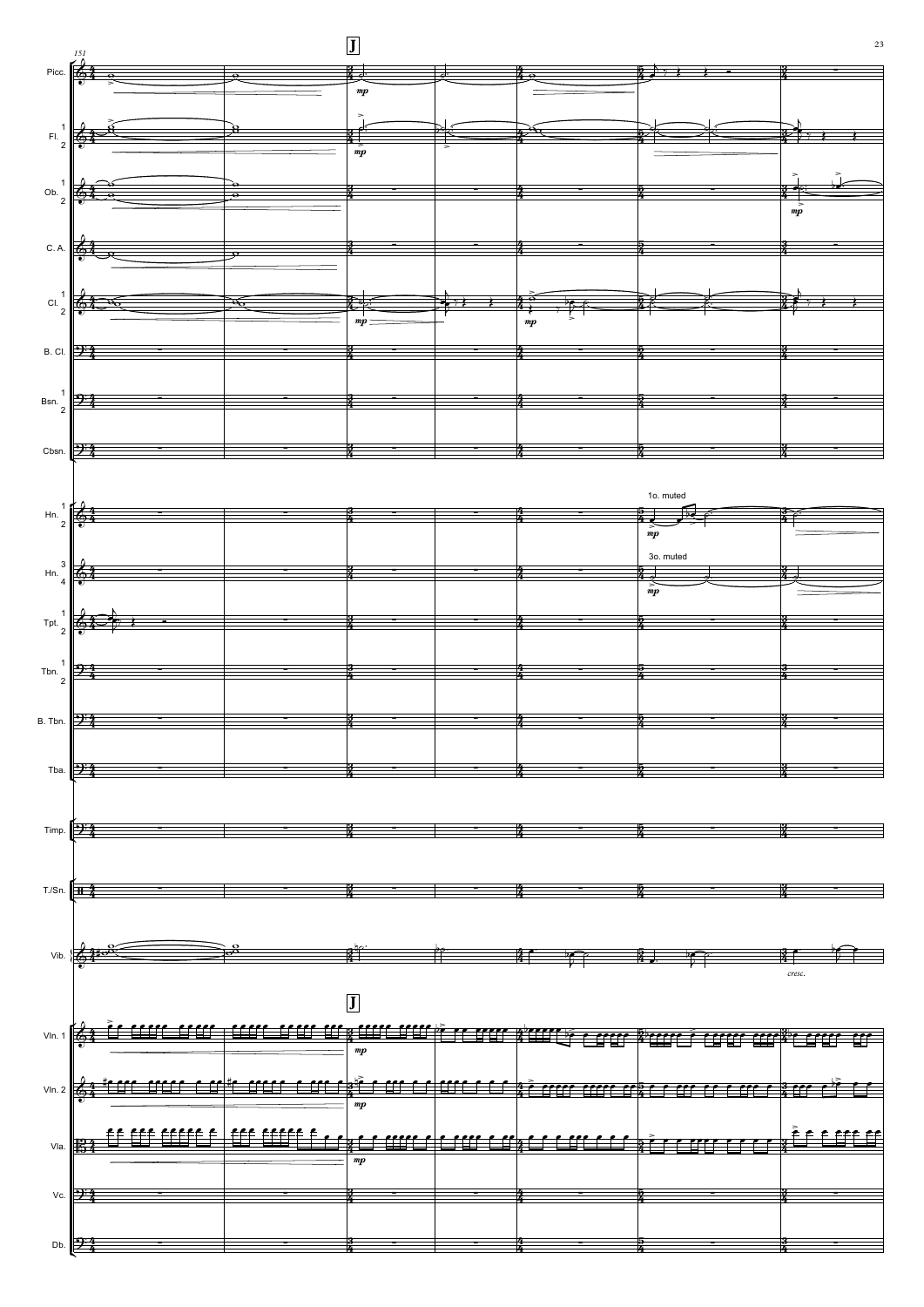![](_page_23_Figure_1.jpeg)

![](_page_23_Figure_0.jpeg)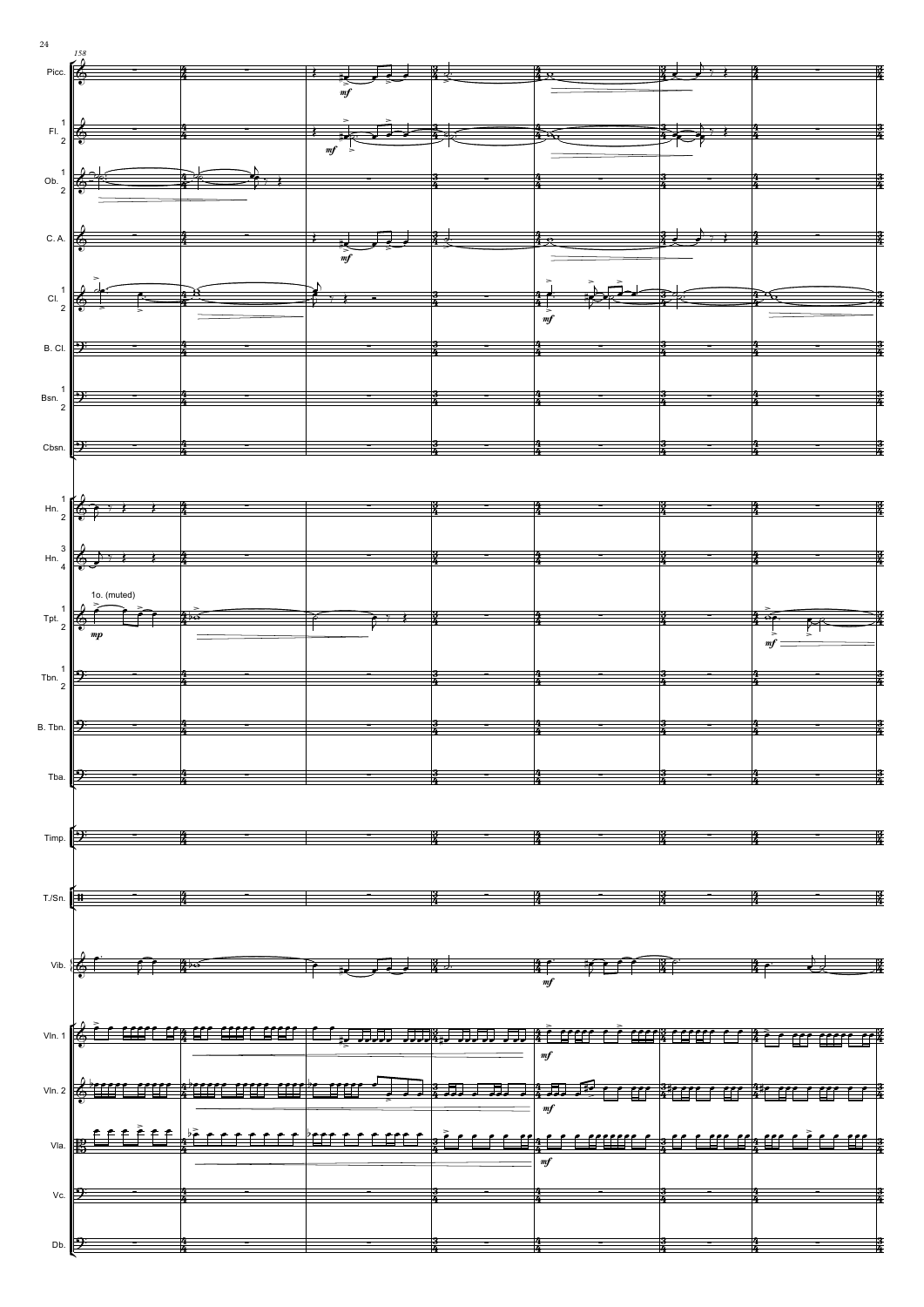![](_page_24_Figure_0.jpeg)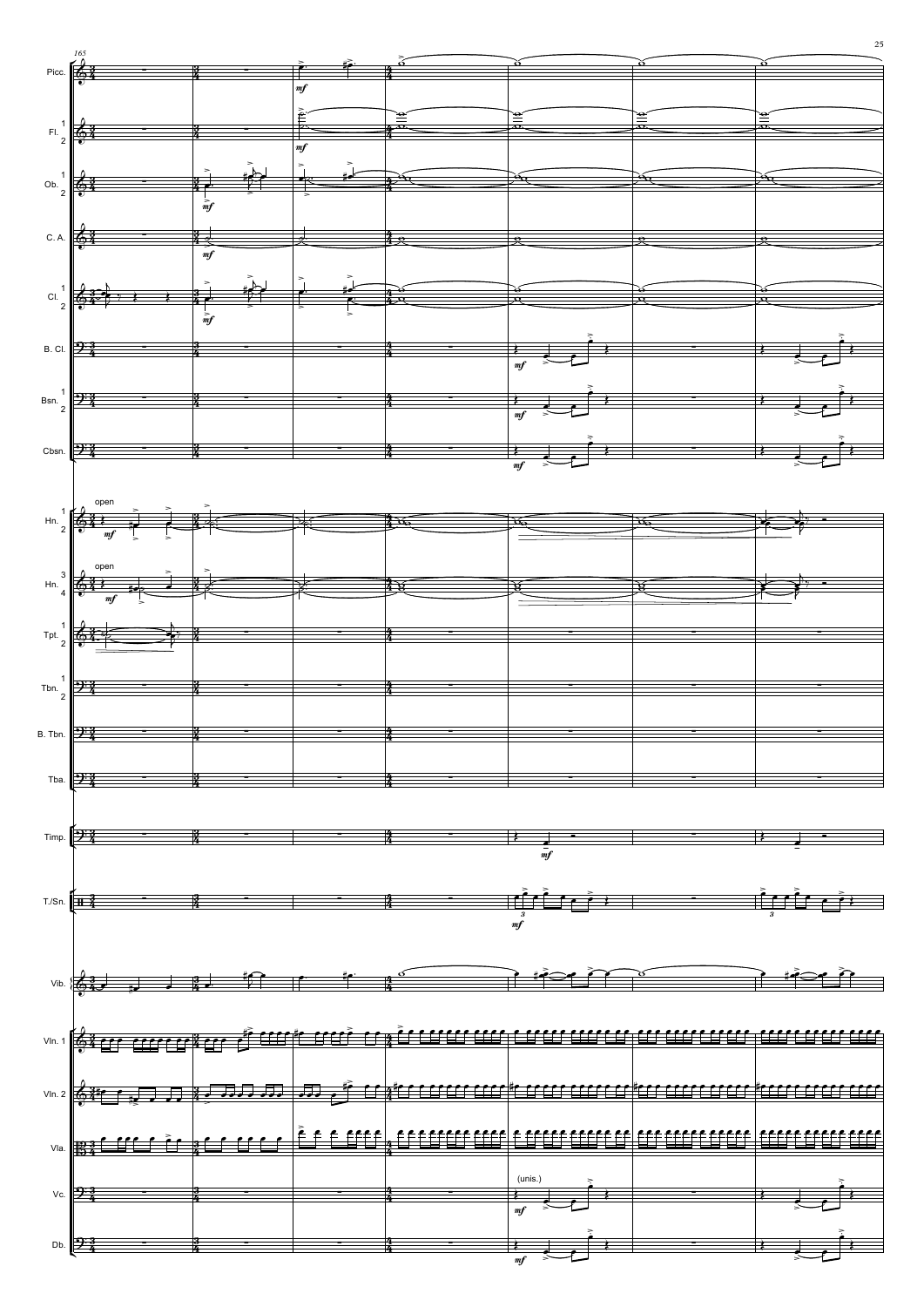![](_page_25_Figure_0.jpeg)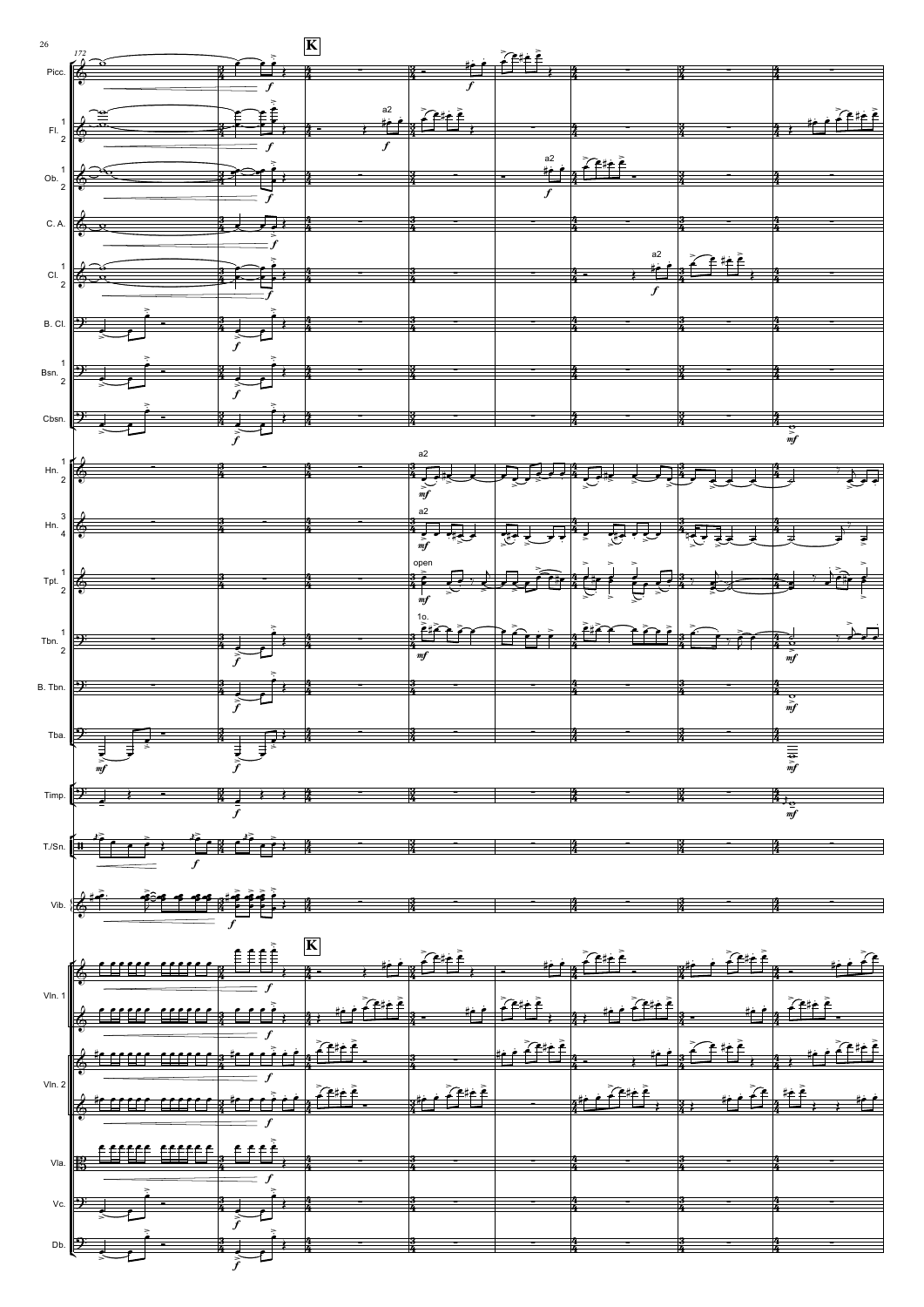![](_page_26_Figure_0.jpeg)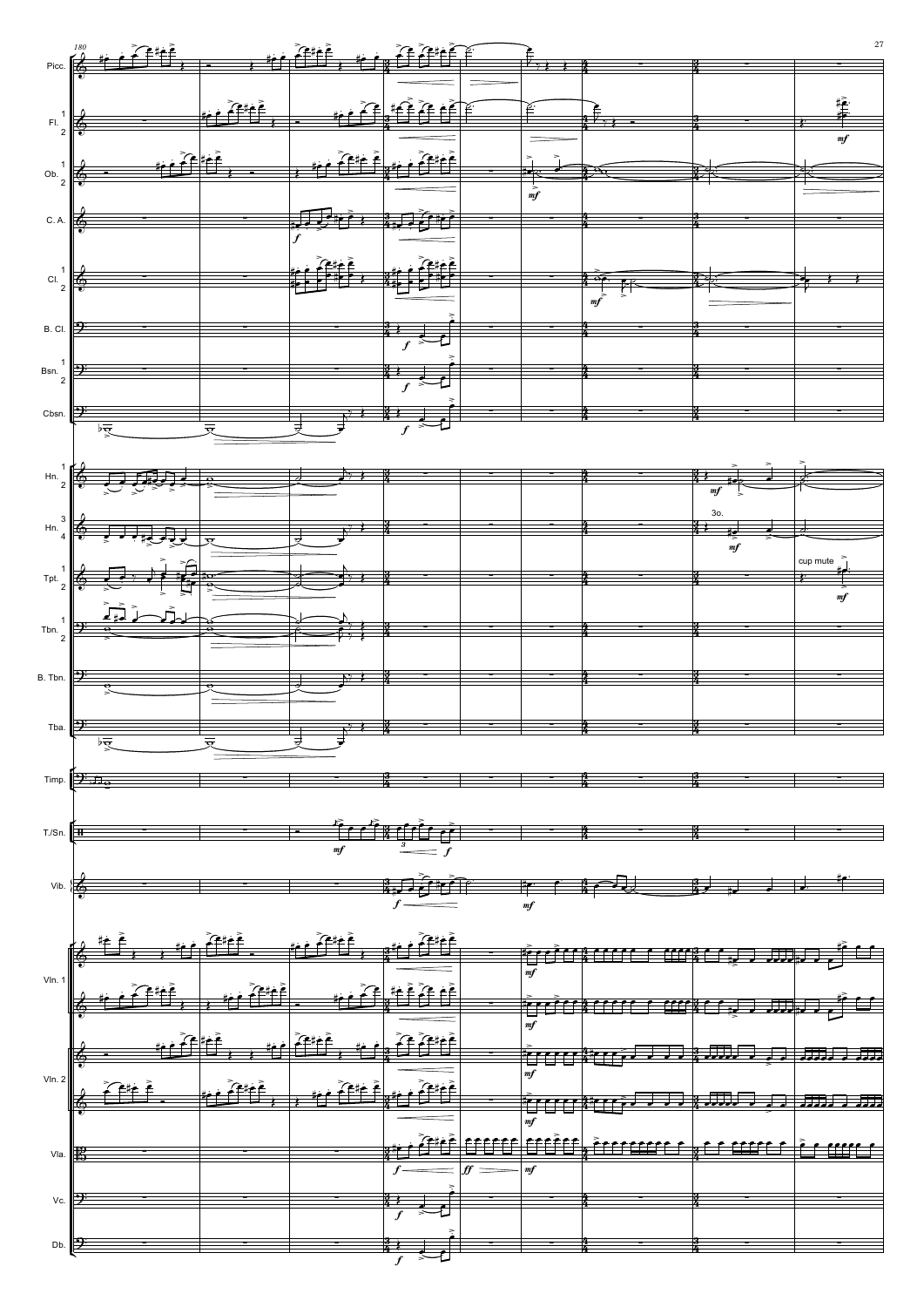![](_page_27_Figure_0.jpeg)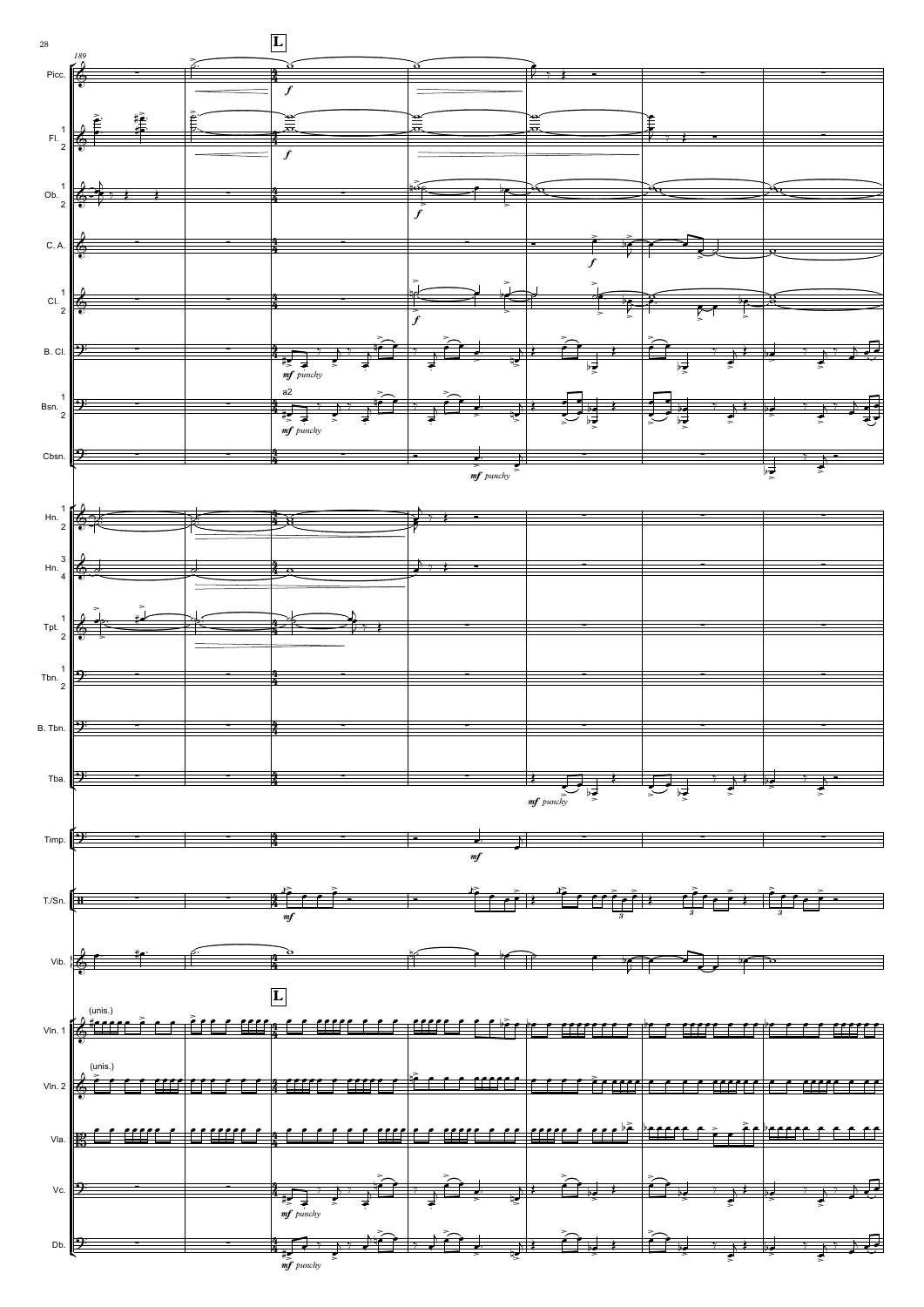![](_page_28_Figure_0.jpeg)

![](_page_28_Figure_2.jpeg)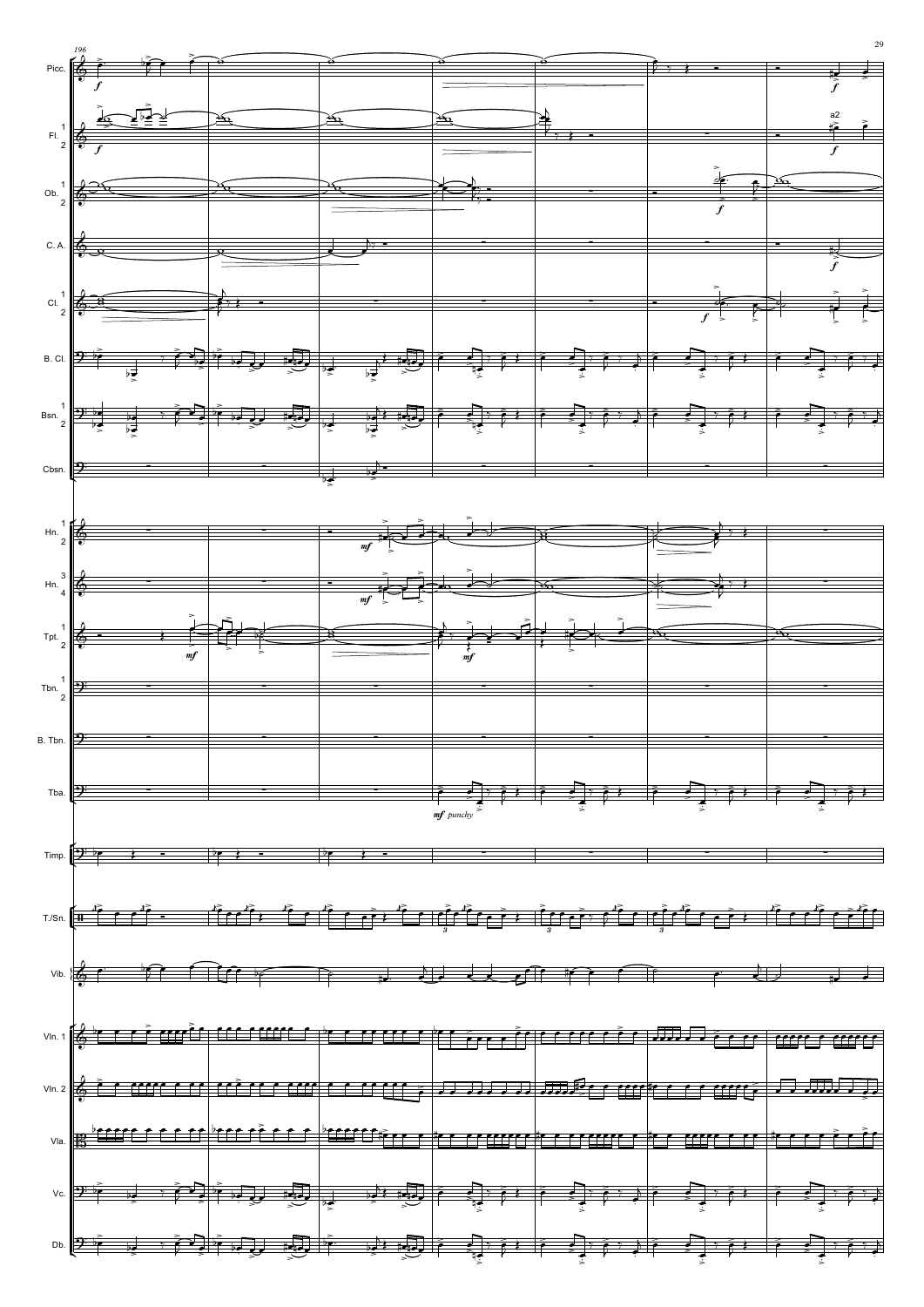![](_page_29_Figure_0.jpeg)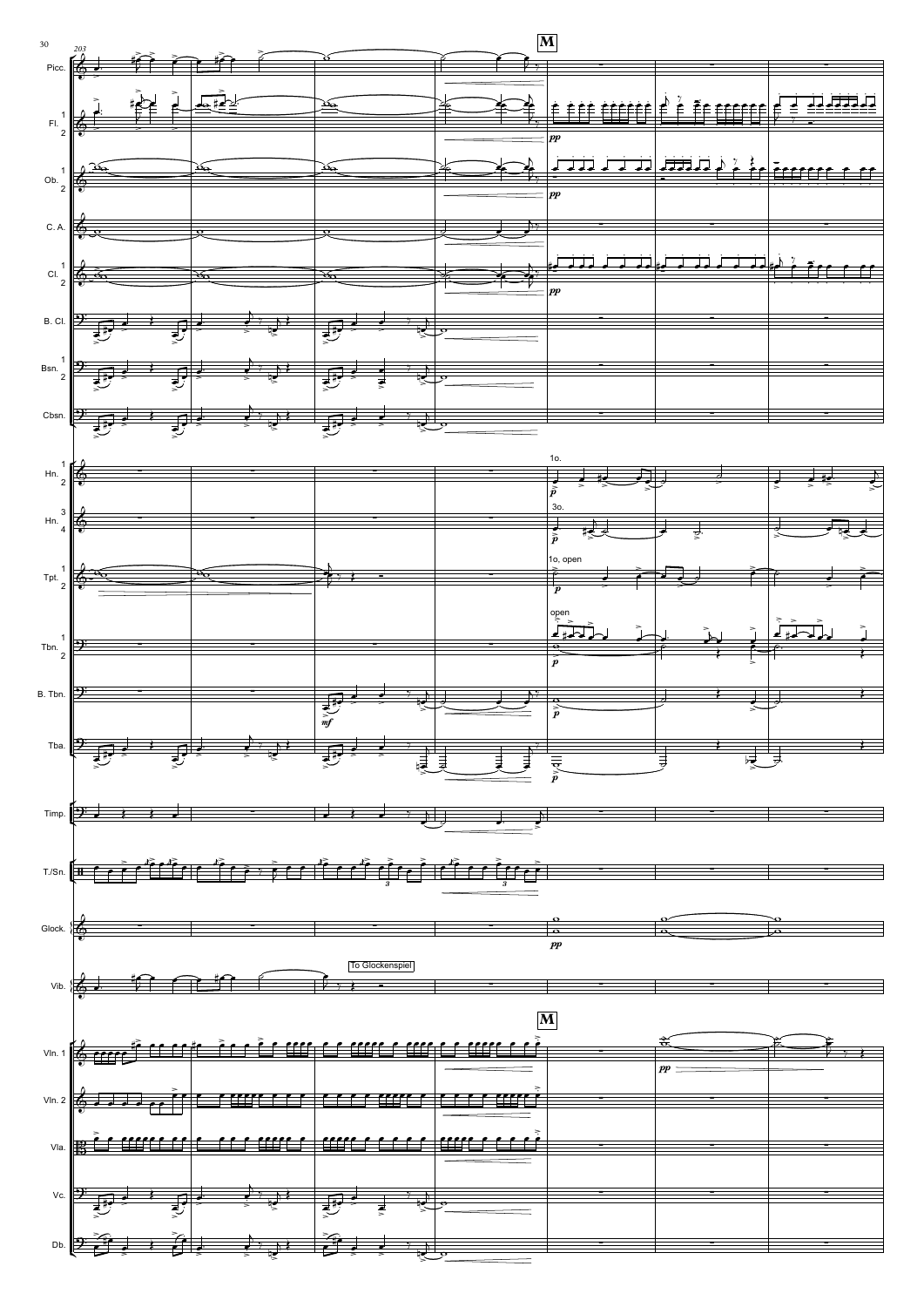![](_page_30_Figure_0.jpeg)

![](_page_30_Figure_2.jpeg)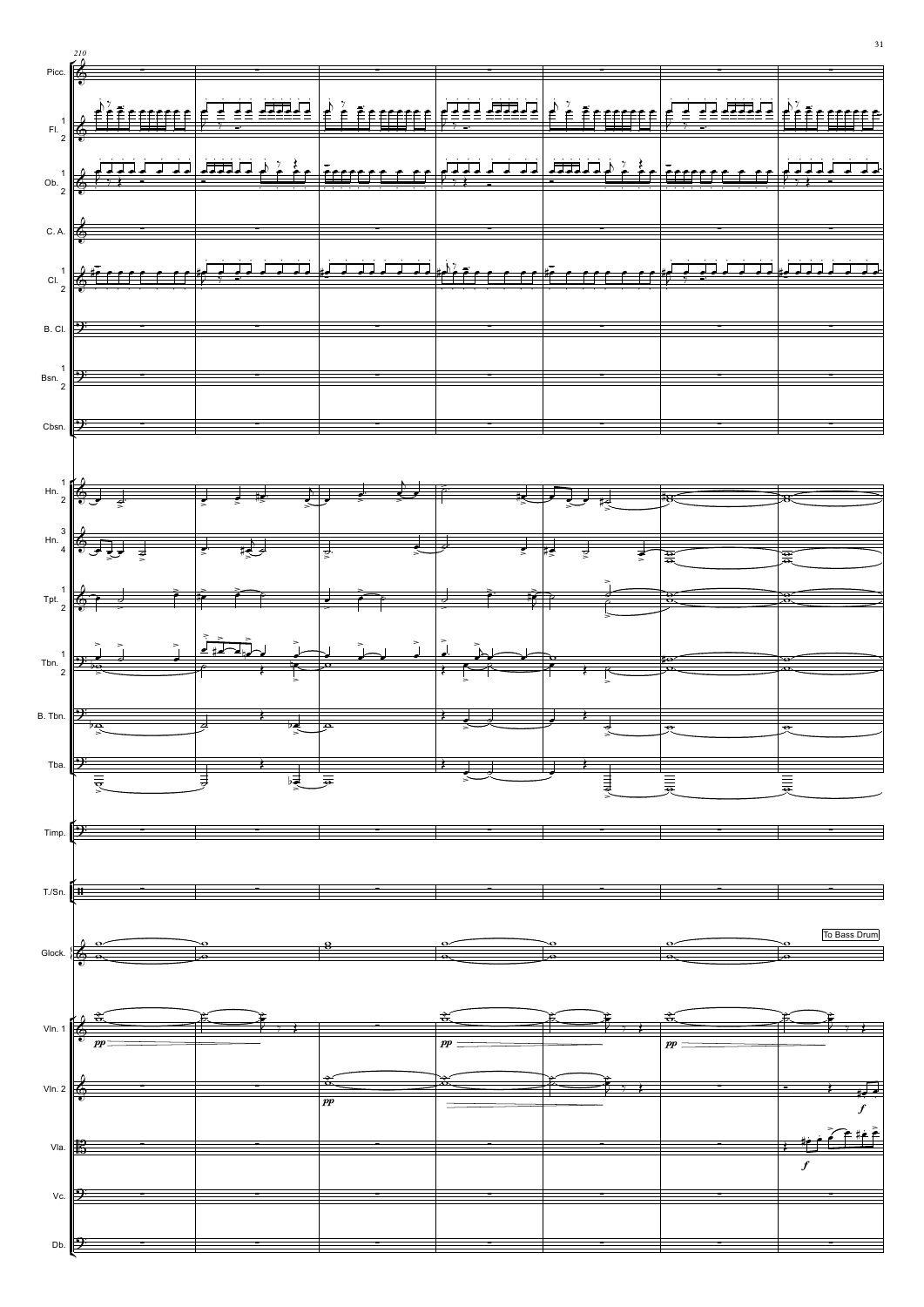![](_page_31_Figure_0.jpeg)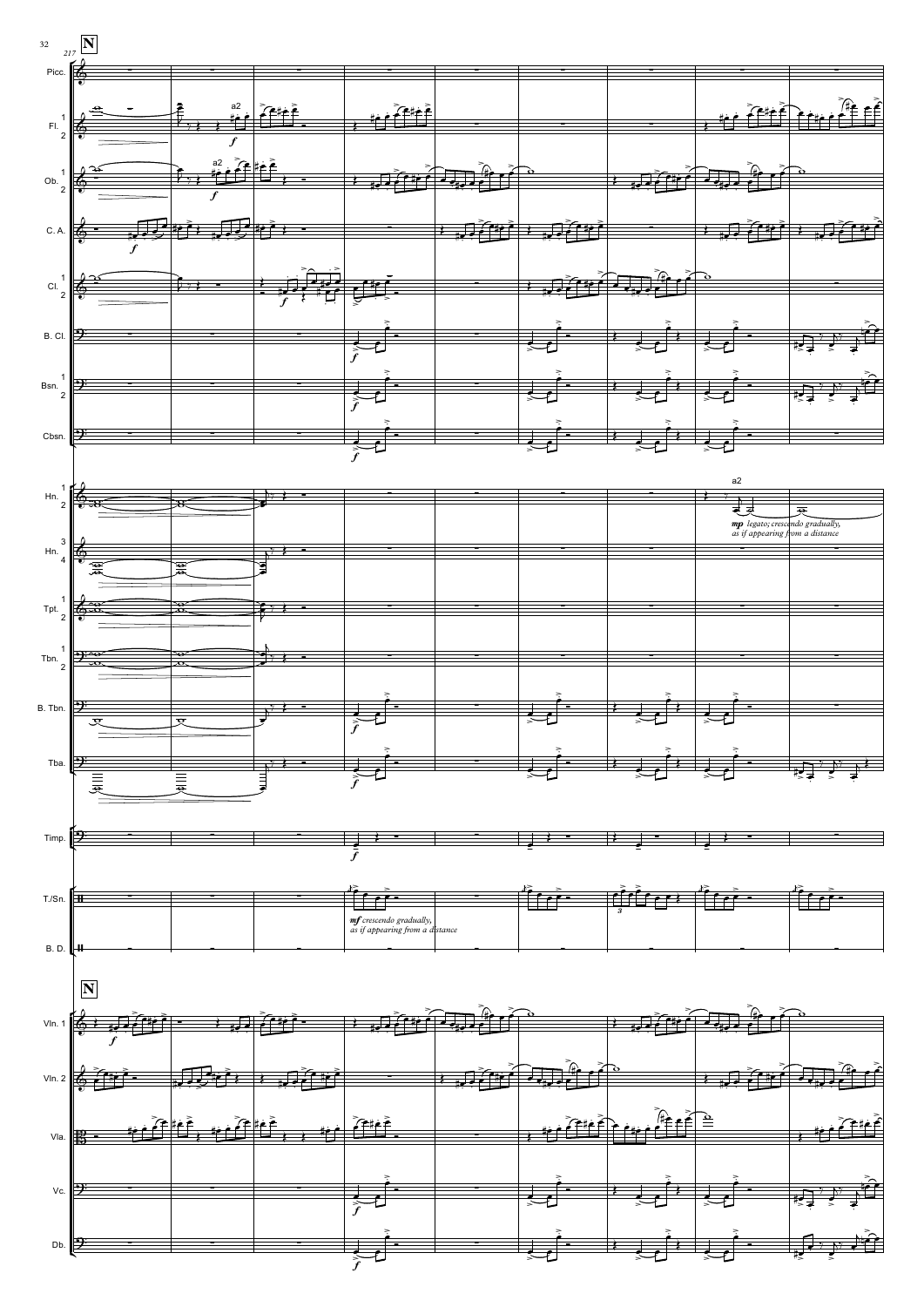![](_page_32_Figure_0.jpeg)

![](_page_32_Figure_1.jpeg)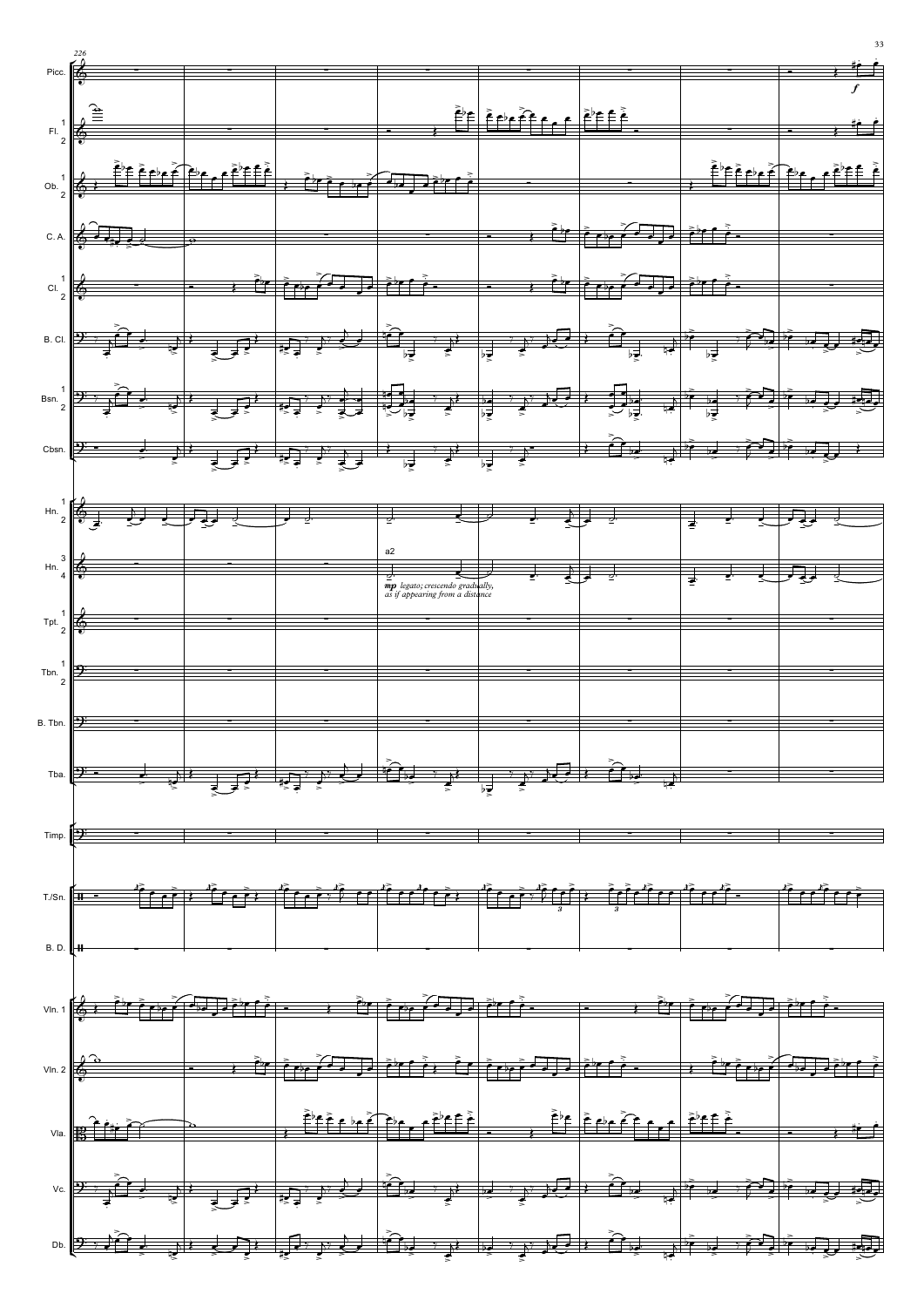![](_page_33_Figure_0.jpeg)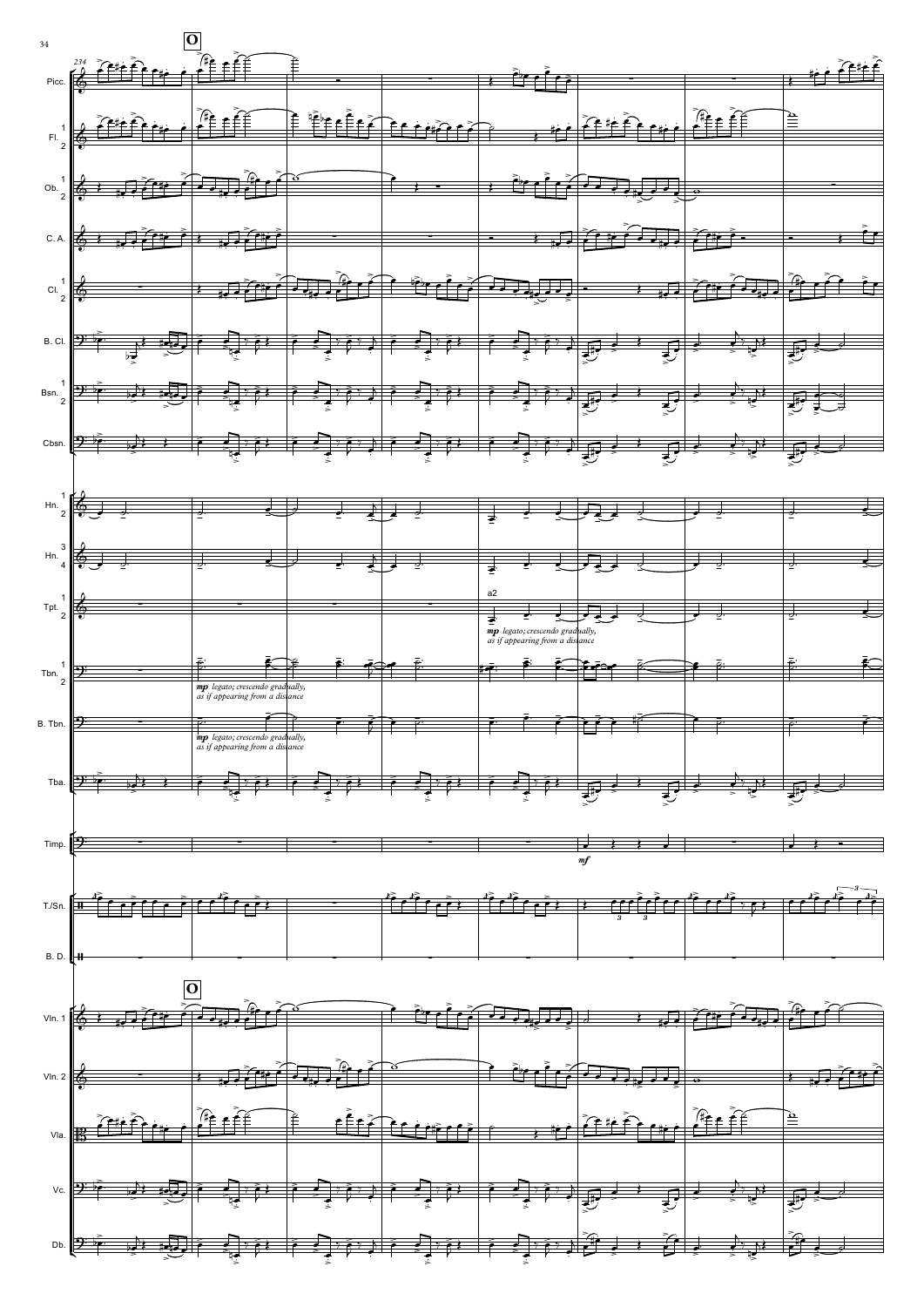![](_page_34_Figure_1.jpeg)

![](_page_34_Figure_0.jpeg)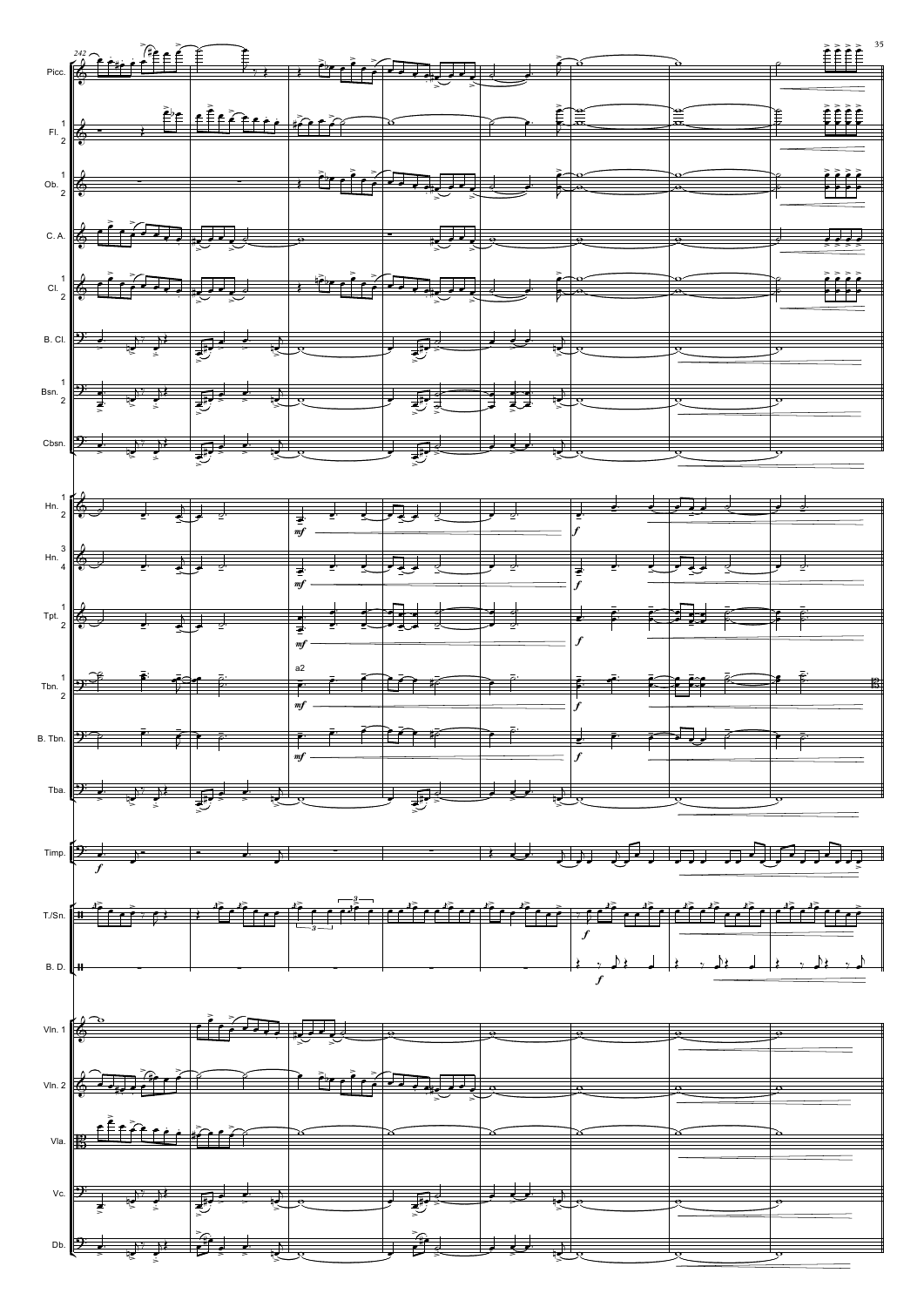![](_page_35_Figure_0.jpeg)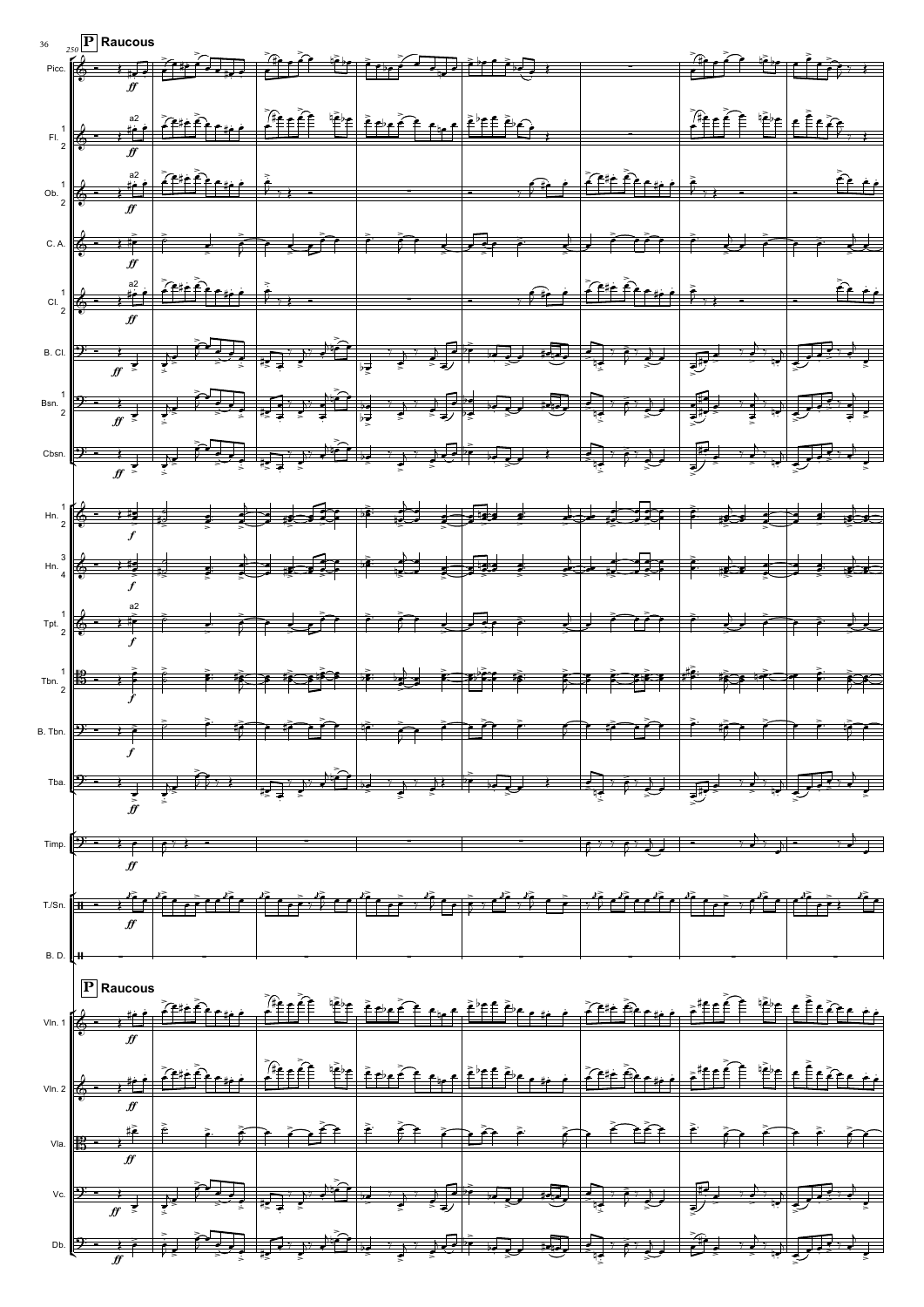![](_page_36_Figure_0.jpeg)

![](_page_36_Figure_1.jpeg)